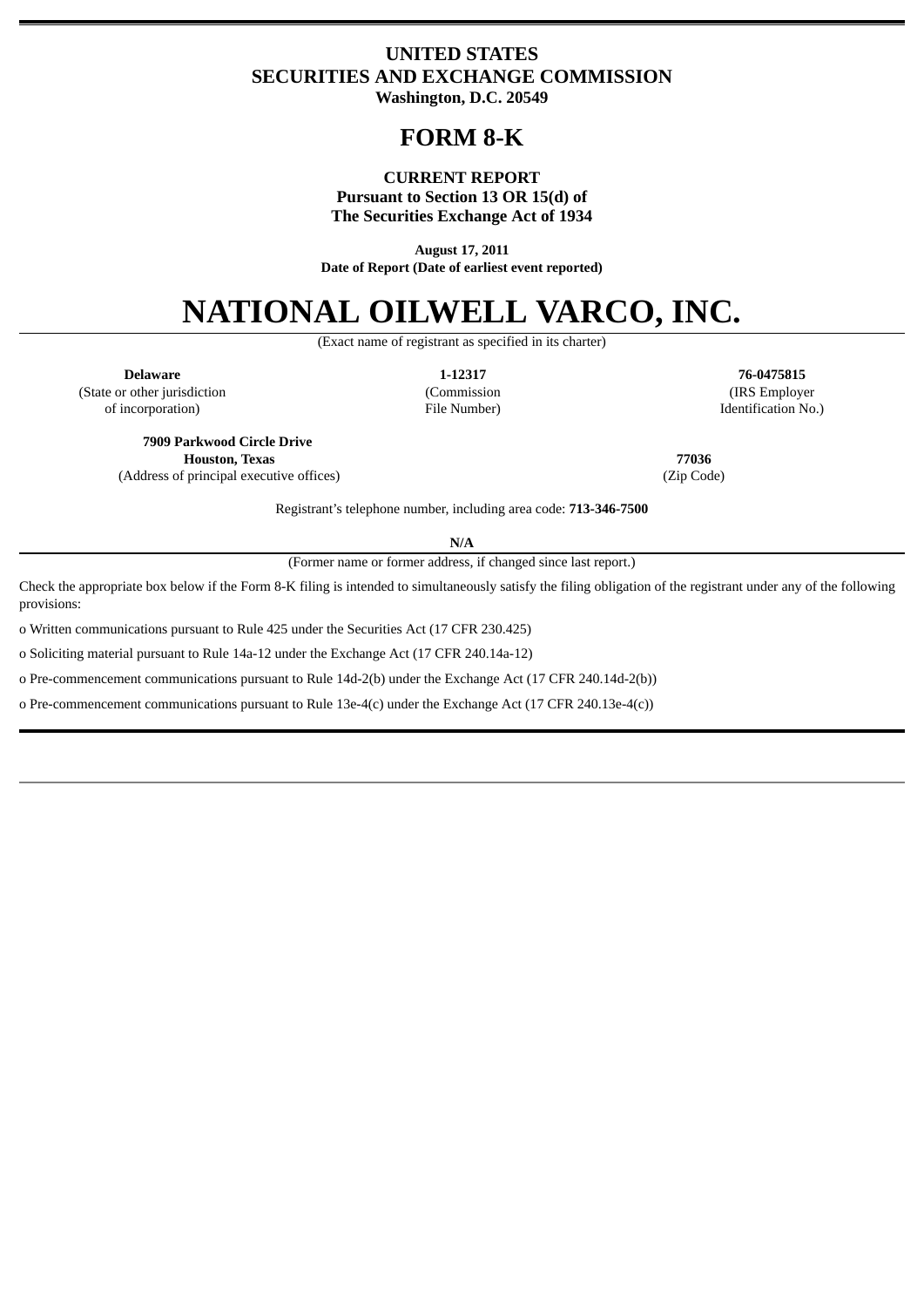# **Item 5.03. Amendments to Articles of Incorporation or Bylaws; Change in Fiscal Year.**

On August 17, 2011, the Board of Directors of National Oilwell Varco, Inc. (the "Company") unanimously approved and adopted amendments to the Company's Bylaws (the "Bylaws"). The amendments to the Bylaws provide for the phased-in elimination of the classification of the Board of Directors and the annual election of all directors.

A copy of the Amended and Restated Bylaws of the Company is attached hereto as Exhibit 3.1 and incorporated by reference herein.

#### **Item 9.01. Financial Statements and Exhibits.**

(d) Exhibits.

3.1 Amended and Restated Bylaws of National Oilwell Varco, Inc.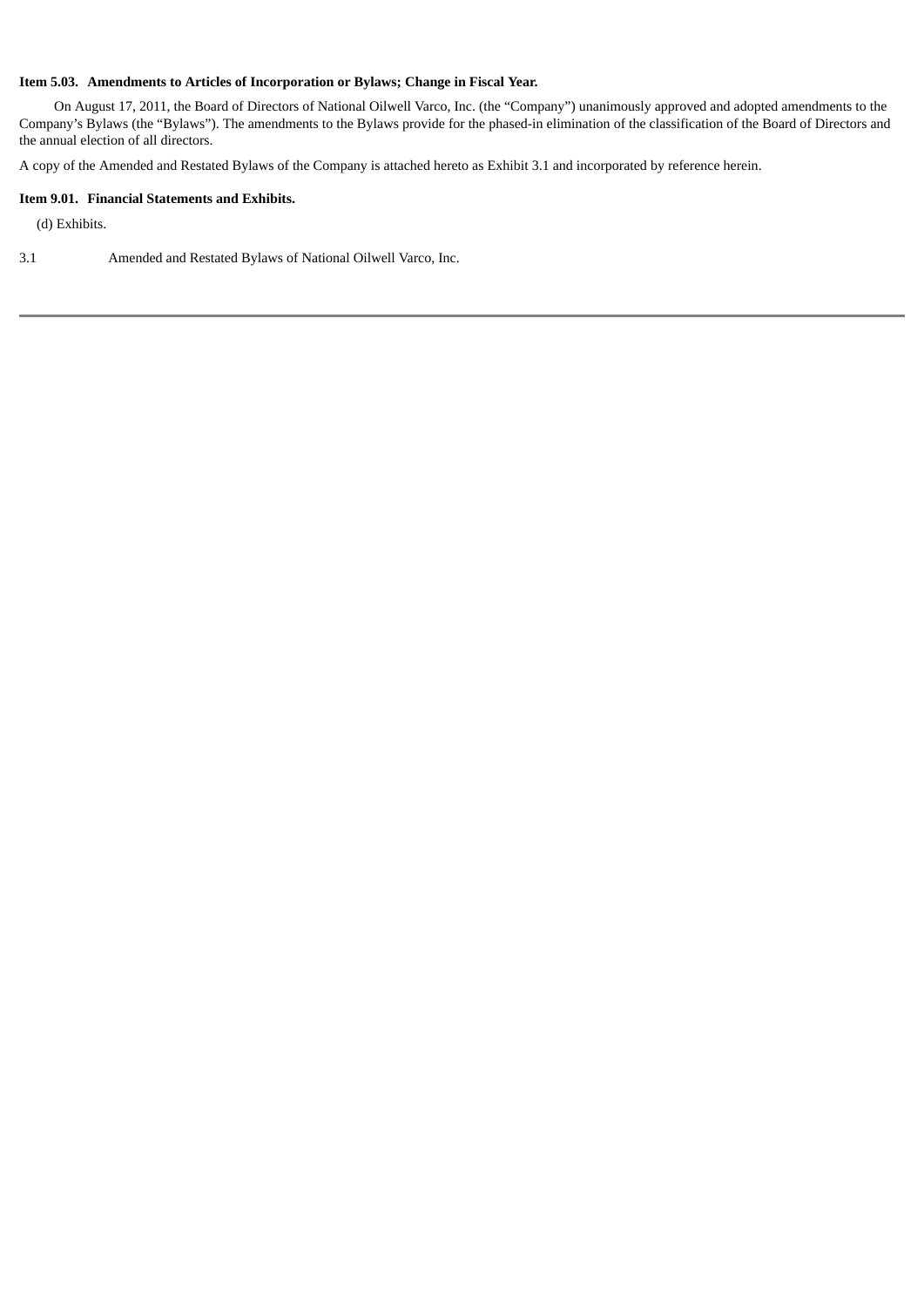# **SIGNATURES**

Pursuant to the requirements of the Securities Exchange Act of 1934, the registrant has duly caused this report to be signed on its behalf by the undersigned hereunto duly authorized.

# Date: August 17, 2011 **NATIONAL OILWELL VARCO, INC.**

By: /s/ Raymond W. Chang Raymond W. Chang Vice President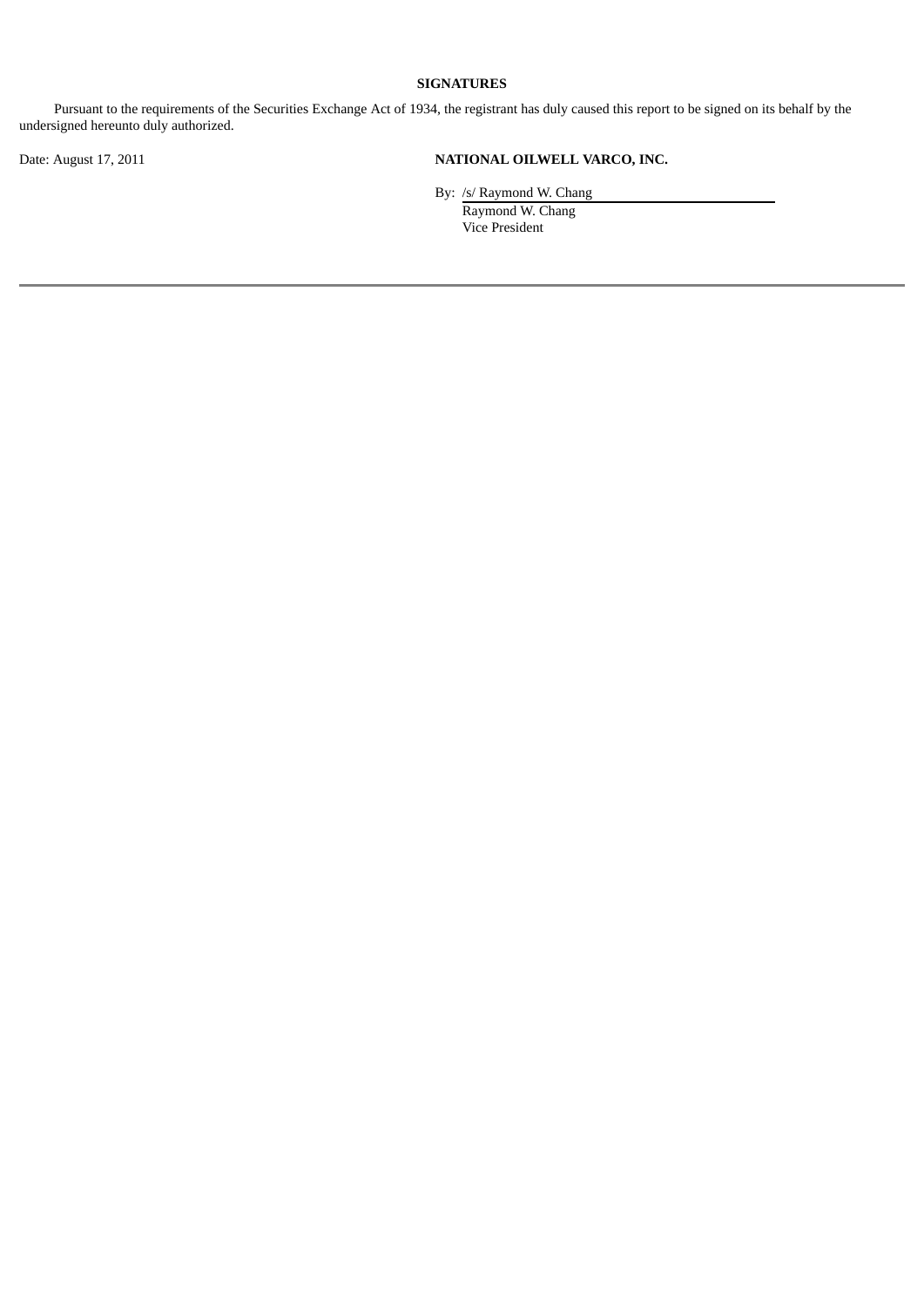# **INDEX TO EXHIBITS**

| <b>Exhibit No</b> | <b>Description</b>                                          |
|-------------------|-------------------------------------------------------------|
| 3.1               | Amended and Restated Bylaws of National Oilwell Varco, Inc. |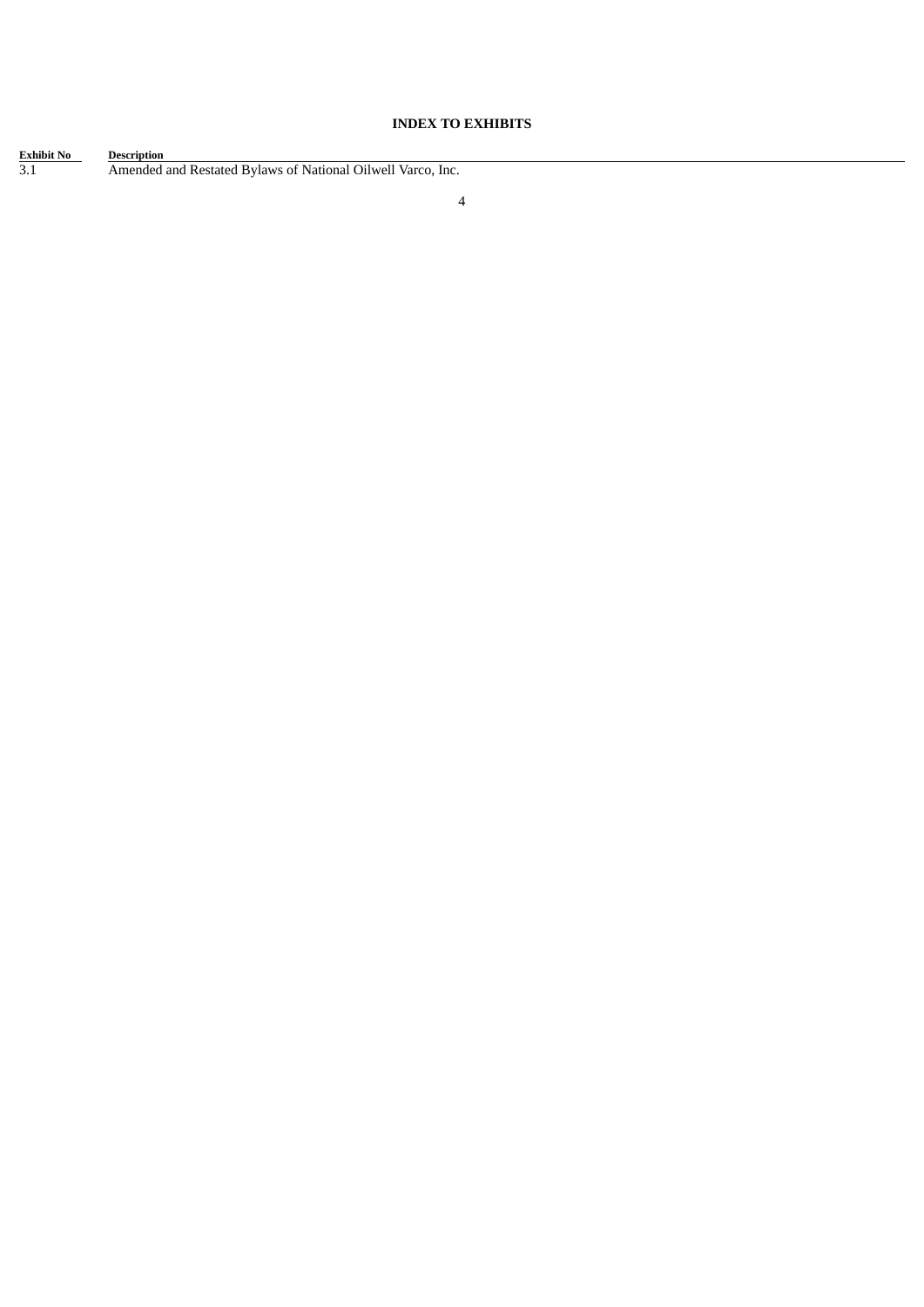# **AMENDED AND RESTATED BYLAWS**

# **OF**

# **NATIONAL OILWELL VARCO, INC.**

**A Delaware Corporation**

**Date of Adoption:**

**August 17, 2011**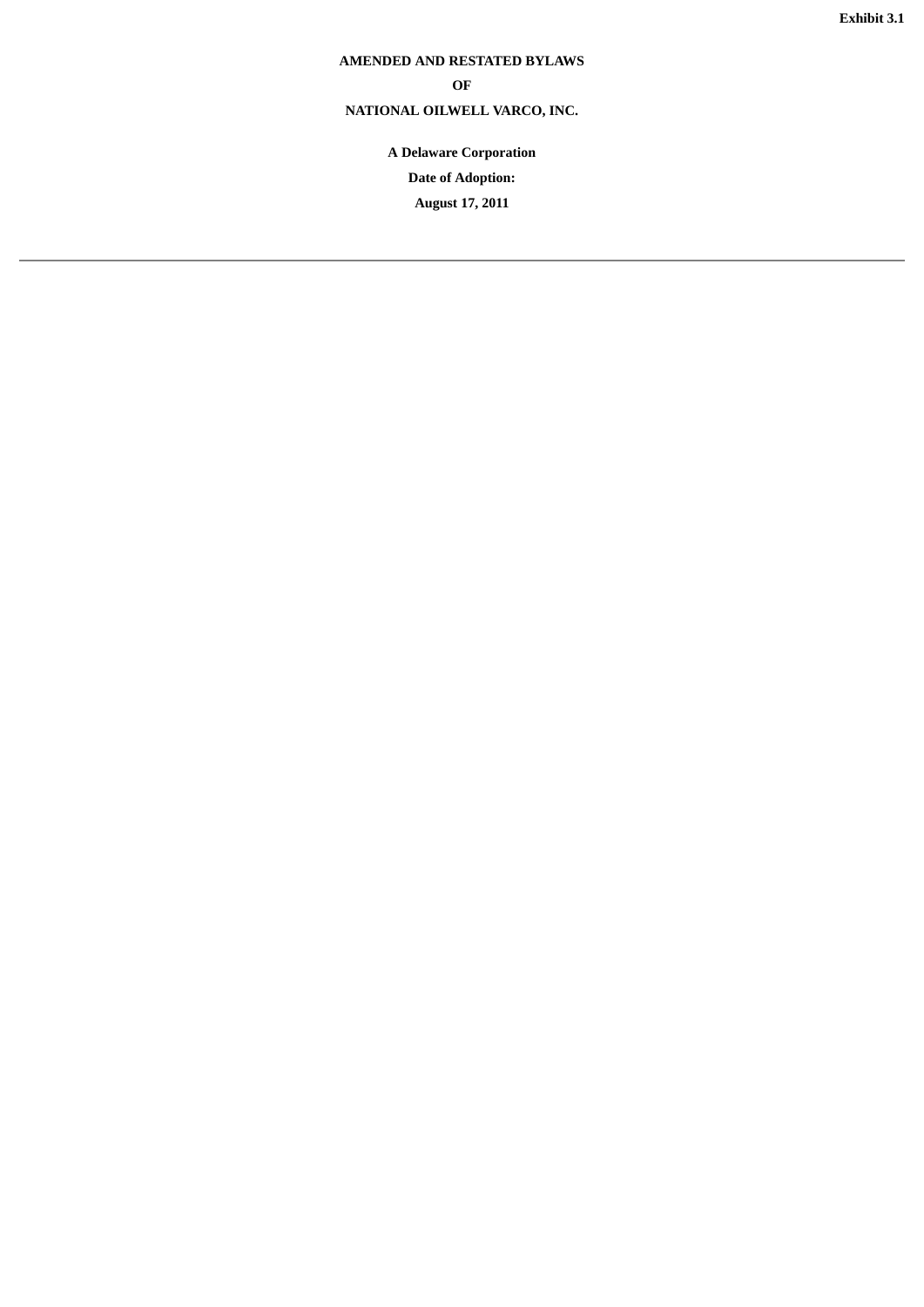|                                                            | Page                    |
|------------------------------------------------------------|-------------------------|
| <b>ARTICLE I</b>                                           |                         |
| <b>OFFICES</b>                                             |                         |
| Section 1. Registered Office                               | 1                       |
| Section 2. Other Offices                                   | $\mathbf{1}$            |
|                                                            |                         |
| <b>ARTICLE II</b>                                          |                         |
| <b>STOCKHOLDERS</b>                                        |                         |
| Section 1. Place of Meetings                               | 1                       |
| Section 2. Quorum; Adjournment of Meetings                 | 1                       |
| Section 3. Annual Meetings                                 | $\overline{\mathbf{c}}$ |
| Section 4. Special Meetings                                | $\overline{\mathbf{c}}$ |
| Section 5. Record Date                                     | $\overline{2}$          |
| Section 6. Notice of Meetings                              | 3                       |
| Section 7. Stock List                                      | 3                       |
| Section 8. Notice of Stockholder Proposals                 | 4                       |
| Section 9. Proxies                                         | 4                       |
| Section 10. Voting; Elections; Inspectors                  | 5                       |
| Section 11. Conduct of Meetings                            | $\,6\,$                 |
| Section 12. Meetings by Remote Communication               | $\overline{7}$          |
| Section 13. Treasury Stock                                 | 7                       |
| Section 14. Action Without Meeting                         | 7                       |
| <b>ARTICLE III</b>                                         |                         |
| <b>BOARD OF DIRECTORS</b>                                  |                         |
| Section 1. Power; Number; Term of Office                   | 8                       |
| Section 2. Quorum                                          | 9                       |
| Section 3. Place of Meetings; Order of Business            | 9                       |
| Section 4. First Meeting                                   | 9                       |
| Section 5. Regular Meetings                                | 9                       |
| Section 6. Special Meetings                                | 9                       |
| Section 7. Resignation and Removal                         | 9                       |
| Section 8. Vacancies; Increases in the Number of Directors | 10                      |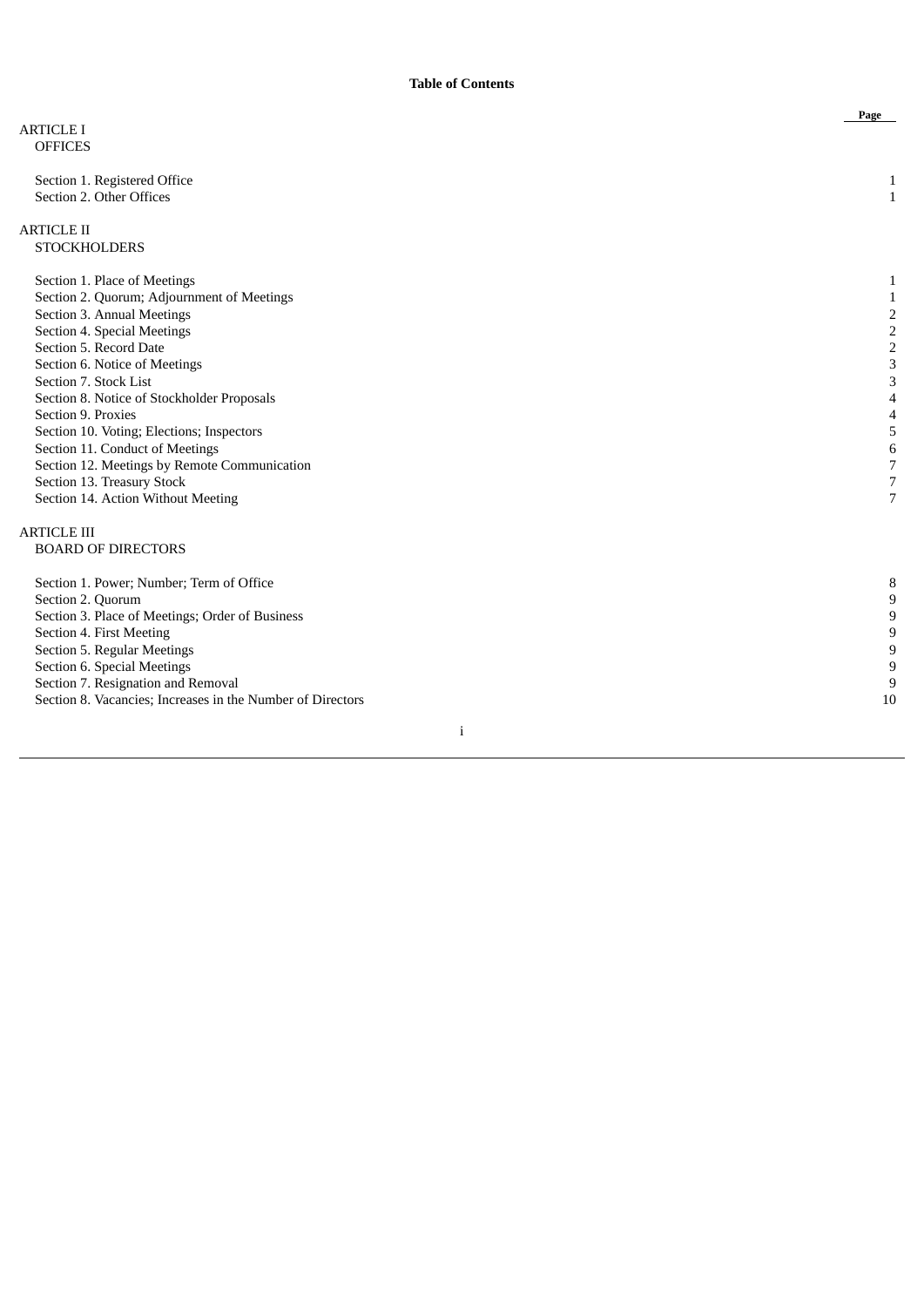|                                                                           | Page |
|---------------------------------------------------------------------------|------|
| Section 9. Compensation                                                   | 10   |
| Section 10. Action Without a Meeting; Telephone Conference Meeting        | 10   |
| Section 11. Approval or Ratification of Acts or Contracts by Stockholders | 10   |
| <b>ARTICLE IV</b>                                                         |      |
| <b>COMMITTEES</b>                                                         |      |
| Section 1. Designation Powers                                             | 11   |
| Section 2. Procedure; Meetings; Quorum                                    | 11   |
| Section 3. Substitution of Members                                        | 11   |
| <b>ARTICLE V</b>                                                          |      |
| <b>OFFICERS</b>                                                           |      |
| Section 1. Number, Titles and Term of Office                              | 11   |
| Section 2. Salaries                                                       | 12   |
| Section 3. Removal                                                        | 12   |
| Section 4. Vacancies                                                      | 12   |
| Section 5. Powers and Duties of the Chief Executive Officer               | 12   |
| Section 6. Powers and Duties of the Chairman of the Board                 | 12   |
| Section 7. Powers and Duties of the President                             | 12   |
| Section 8. Vice Presidents                                                | 12   |
| Section 9. Treasurer                                                      | 13   |
| Section 10. Assistant Treasurers                                          | 13   |
| Section 11. Secretary                                                     | 13   |
| Section 12. Assistant Secretaries                                         | 13   |
| Section 13. Action with Respect to Securities of Other Corporations       | 13   |
| <b>ARTICLE VI</b>                                                         |      |
| INDEMNIFICATION OF DIRECTORS, OFFICERS, EMPLOYEES AND AGENTS              |      |
| Section 1. Right to Indemnification                                       | 14   |
| Section 2. Indemnification of Employees and Agents                        | 14   |
| Section 3. Right of Claimant to Bring Suit                                | 14   |
| Section 4. Nonexclusivity of Rights                                       | 15   |
| Section 5. Insurance                                                      | 15   |
| Section 6. Savings Clause                                                 | 15   |
| Section 7. Definitions                                                    | 15   |
|                                                                           |      |

# ii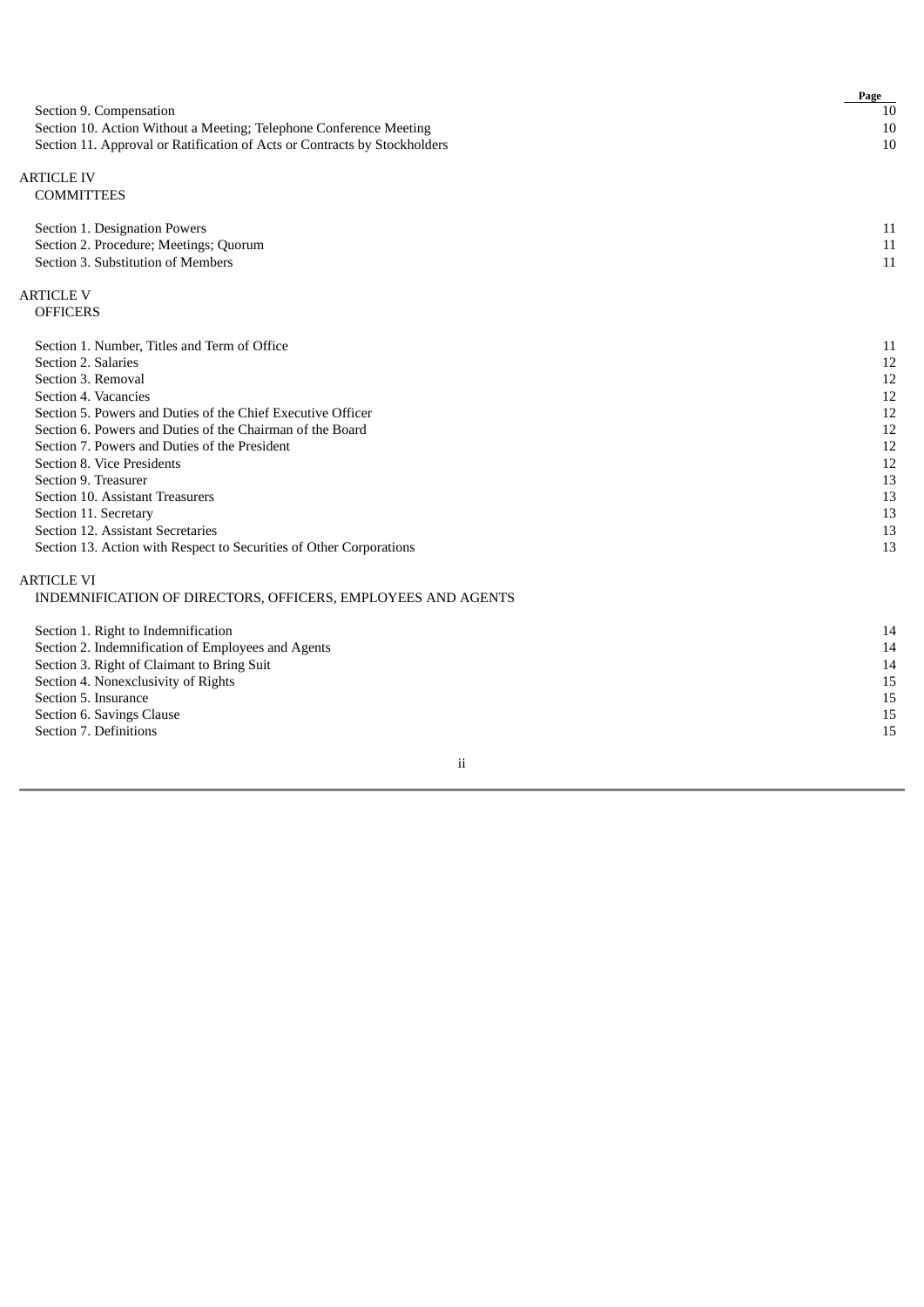| <b>ARTICLE VII</b>                                  | Page |
|-----------------------------------------------------|------|
| <b>CAPITAL STOCK</b>                                |      |
| Section 1. Certificates of Stock                    | 16   |
| Section 2. Transfer of Stock                        | 16   |
| Section 3. Ownership of Stock                       | 17   |
| Section 4. Regulations Regarding Stock              | 17   |
| Section 5. Lost or Destroyed Certificates           | 17   |
| <b>ARTICLE VIII</b>                                 |      |
| <b>MISCELLANEOUS PROVISIONS</b>                     |      |
| Section 1. Fiscal Year                              | 17   |
| Section 2. Corporate Seal                           | 17   |
| Section 3. Notice and Waiver of Notice              | 17   |
| Section 4. Resignations                             | 18   |
| Section 5. Facsimile Signatures                     | 18   |
| Section 6. Reliance upon Books, Reports and Records | 18   |
| Section 7. Electronic Transmissions                 | 18   |
|                                                     |      |

A RT I C L E I X

**AMENDMENTS** 

i i i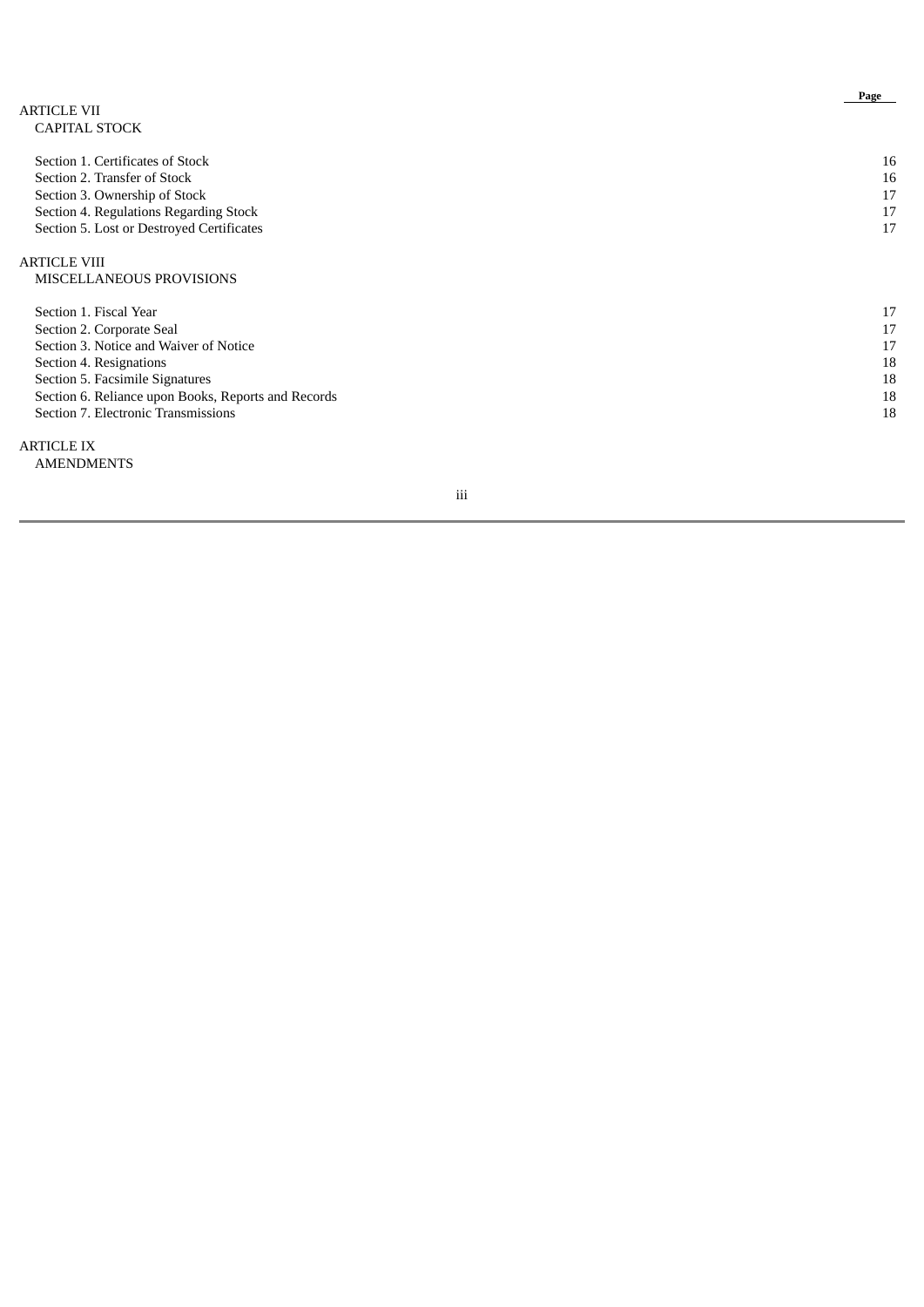#### **BYLAWS OF**

## **NATIONAL OILWELL VARCO, INC.**

# **AS AMENDED AND RESTATED**

#### **ON AUGUST 17, 2011**

# ARTICLE I **OFFICES**

Section 1. Registered Office. The registered office of the Corporation required by the General Corporation Law of the State of Delaware (the "DGCL") to be maintained in the State of Delaware, shall be the registered office named in the Certificate of Incorporation of the Corporation, or such other office as may be designated from time to time by the Board of Directors in the manner provided by law. Should the Corporation maintain a principal office within the State of Delaware such registered office need not be identical to such principal office of the Corporation.

Section 2. Other Offices. The Corporation may also have offices at such other places both within and without the State of Delaware as the Board of Directors may from time to time determine or the business of the Corporation may require.

#### ARTICLE II **STOCKHOLDERS**

Section 1. Place of Meetings. All meetings of the stockholders shall be held at the principal office of the Corporation, or at such other place within or without the State of Delaware as shall be specified or fixed in the notices or waivers of notice thereof. In lieu of holding a meeting of stockholders at a designated place, the Board may, in its sole discretion, determine that any meeting of stockholders may be held solely by means of remote communication.

Section 2. Quorum; Adjournment of Meetings.

(a) Unless otherwise required by law or provided in the Certificate of Incorporation or these bylaws, the holders of a majority of the stock issued and outstanding and entitled to vote in the election of Directors (the "Voting Stock"), present in person or represented by proxy, shall constitute a quorum at any meeting of stockholders for the transaction of business, except that when specified business is to be voted on by a class or series of stock voting separately as a class, the holders of a majority of the voting power of all outstanding shares of such class or series represented in person or by proxy shall constitute a quorum of such class or series for the transaction of such business and the act of a majority of such stock so represented at any meeting of stockholders at which a quorum is present shall constitute the act of the meeting of stockholders. The stockholders present at a duly organized meeting may continue to transact business until adjournment, notwithstanding the withdrawal of enough stockholders to leave less than a quorum.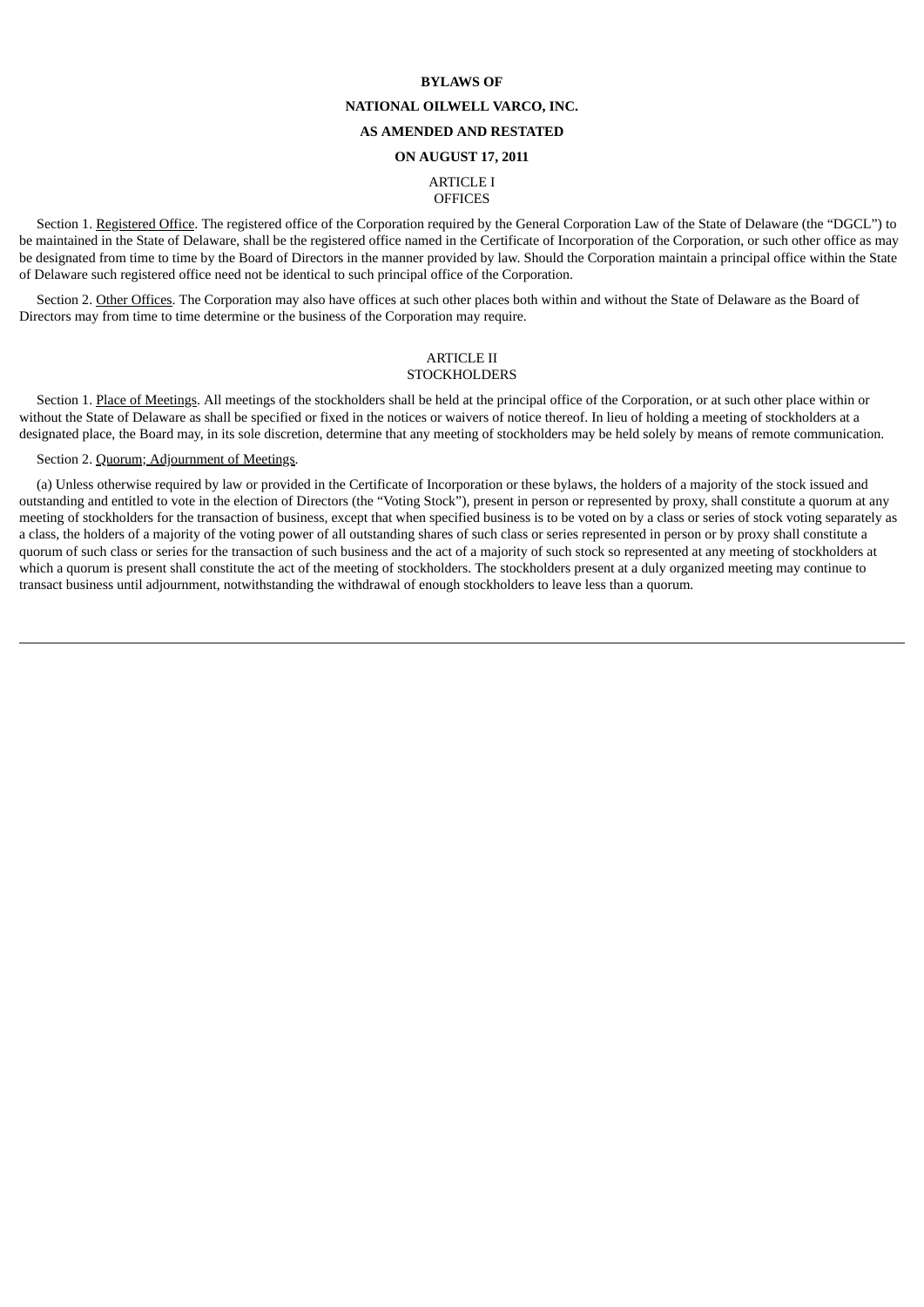(b) Notwithstanding the other provisions of the Certificate of Incorporation or these bylaws, the chairman of the meeting or the holders of a majority of the issued and outstanding stock, present in person or represented by proxy, at any meeting of stockholders, whether or not a quorum is present, shall have the power to adjourn such meeting from time to time. No notice of the time and place of adjourned meeting need be given if (A) the time and place, if any, thereof, and (B) the means of remote communication, if any, by which stockholders and proxyholders may be deemed to be present in person and vote at such adjourned meeting, are announced at the meeting at which adjournment is taken. If the adjournment is for more than thirty (30) days, or if after the adjournment a new record date is fixed for the adjourned meeting, a notice of the adjourned meeting shall be given to each stockholder of record entitled to vote at such meeting. At such adjourned meeting at which a quorum shall be present or represented any business may be transacted which might have been transacted at the meeting as originally called.

Section 3. Annual Meetings. An annual meeting of the stockholders, for the election of directors to succeed those whose terms expire and for the transaction of such other business as may properly come before the meeting, shall be held at such place, within or without the State of Delaware, on such date, and at such time as the Board of Directors shall fix and set forth in the notice of the meeting, which date shall be within thirteen (13) months subsequent to the later of the date of incorporation or the last annual meeting of stockholders.

Section 4. Special Meetings. Unless otherwise provided in the Certificate of Incorporation, special meetings of the stockholders for any purpose or purposes may be called at any time by the Chairman of the Board (if any), by the President or by a majority of the Board of Directors, or by a majority of the executive committee (if any), and shall be called by the Chairman of the Board (if any), by the President or by the Secretary upon the written request therefor, stating the purpose or purposes of the meeting, delivered to such officer and signed by the holder(s) of at least ten percent (10%) of the issued and outstanding stock entitled to vote at such meeting.

#### Section 5. Record Date.

(a) For the purpose of determining stockholders entitled to notice of or to vote at any meeting of stockholders, or any adjournment thereof, or entitled to express consent to corporate action in writing without a meeting, or entitled to receive payment of any dividend or other distribution or allotment of any rights, or entitled to exercise any rights in respect of any change, conversion or exchange of stock or for the purpose of any other lawful action, the Board of Directors of the Corporation may fix, in advance, a date as the record date for any such determination of stockholders, which date shall not be more than sixty (60) days nor less than ten (10) days before the date of such meeting, nor more than sixty (60) days prior to any other action.

(b) If the Board of Directors does not fix a record date for any meeting of the stockholders, the record date for determining stockholders entitled to notice of or to vote at such meeting shall be at the close of business on the day next preceding the day on which notice is given, or, if in accordance with Article VIII, Section 3 of these bylaws notice is waived, at the close of business on the day next preceding the day on which the meeting is held. If, in accordance with Section 14 of this Article II, corporate action without a meeting of stockholders

-2-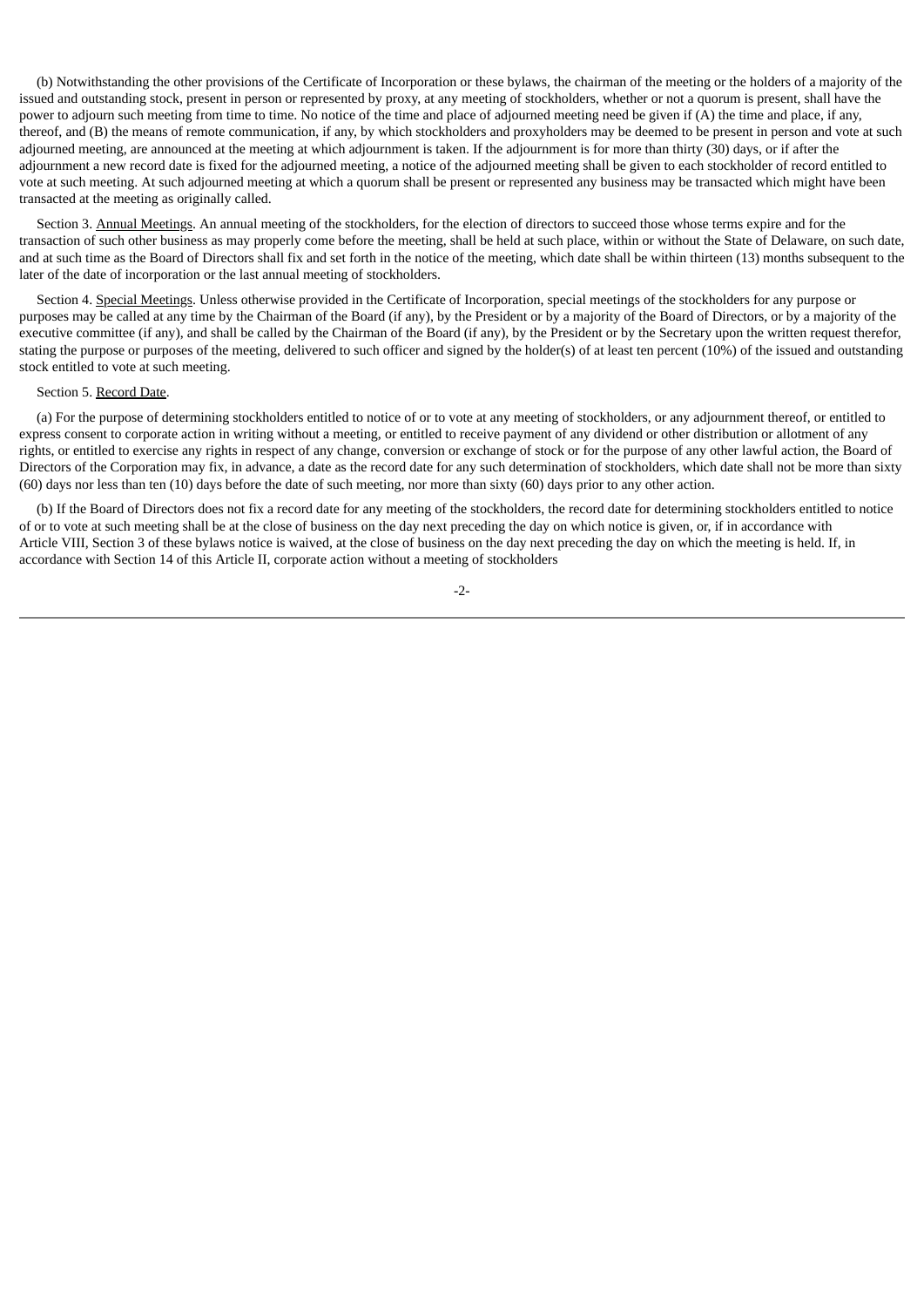is to be taken, the record date for determining stockholders entitled to express consent to such corporate action in writing, when no prior action by the Board of Directors is necessary, shall be the day on which the first written consent is expressed. The record date for determining stockholders for any other purpose shall be at the close of business on the day on which the Board of Directors adopts the resolution relating thereto.

(c) A determination of stockholders of record entitled to notice of or to vote at a meeting of stockholders shall apply to any adjournment of the meeting; provided, however, that the Board of Directors may fix a new record date for the adjourned meeting.

Section 6. Notice of Meetings. Written notice of the place, date and hour of all meetings and the means of remote communication, if any, by which stockholders and proxyholders may be deemed present in person and vote at such meeting, and, in case of a special meeting, the purpose or purposes for which the meeting is called, shall be given by or at the direction of the Chairman of the Board (if any) or the President, the Secretary or the other person(s) calling the meeting to each stockholder entitled to vote thereat not less than ten (10) nor more than sixty (60) days before the date of the meeting. Such notice may be delivered either personally or by mail. If mailed, notice is given when deposited in the United States mail, postage prepaid, directed to the stockholder at his address as it appears on the records of the Corporation. Without limiting the manner by which notice otherwise may be given to stockholders, any notice to stockholders may be given by electronic transmission in the manner provided by Sections 222 and 232 of the DGCL. Meetings may be held without notice if all stockholders entitled to vote are present (without being present for the purpose of objecting at the beginning of the meeting to the transaction of any business because the meeting is not lawfully called or convened), or if notice is waived by those not present in accordance with Article VIII, Section 3 of these bylaws. The Board may cancel, reschedule or postpone any previously scheduled annual or special meeting.

#### Section 7. Stock List.

(a) A complete list of stockholders entitled to vote at any meeting of stockholders, arranged in alphabetical order for each class of stock and showing the address of each such stockholder and the number of shares registered in the name of such stockholder, shall be open to the examination of any stockholder, for any purpose germane to the meeting, during ordinary business hours, for a period of at least ten (10) days prior to the meeting, (1) at a place within the city where the meeting is to be held, which place shall be specified in the notice of the meeting, (2) or if not so specified, at the place where the meeting is to be held, (3) on a reasonably accessible electronic network, provided that the information required to gain access to such list is furnished with the notice of the meeting or (4) during ordinary business hours, at the principal place of business of the Corporation.

(b) If the Corporation determines to make the list available on an electronic network, the Corporation may take reasonable steps to ensure that such information is available only to stockholders. If the meeting is to be held at a place, then the list shall be produced and kept at the time and place of the meeting during the whole time and may be inspected by any stockholder who is present at that meeting. If the meeting is to be held solely by means of remote communication, then the list also shall be open to the examination of any stockholder during the

-3-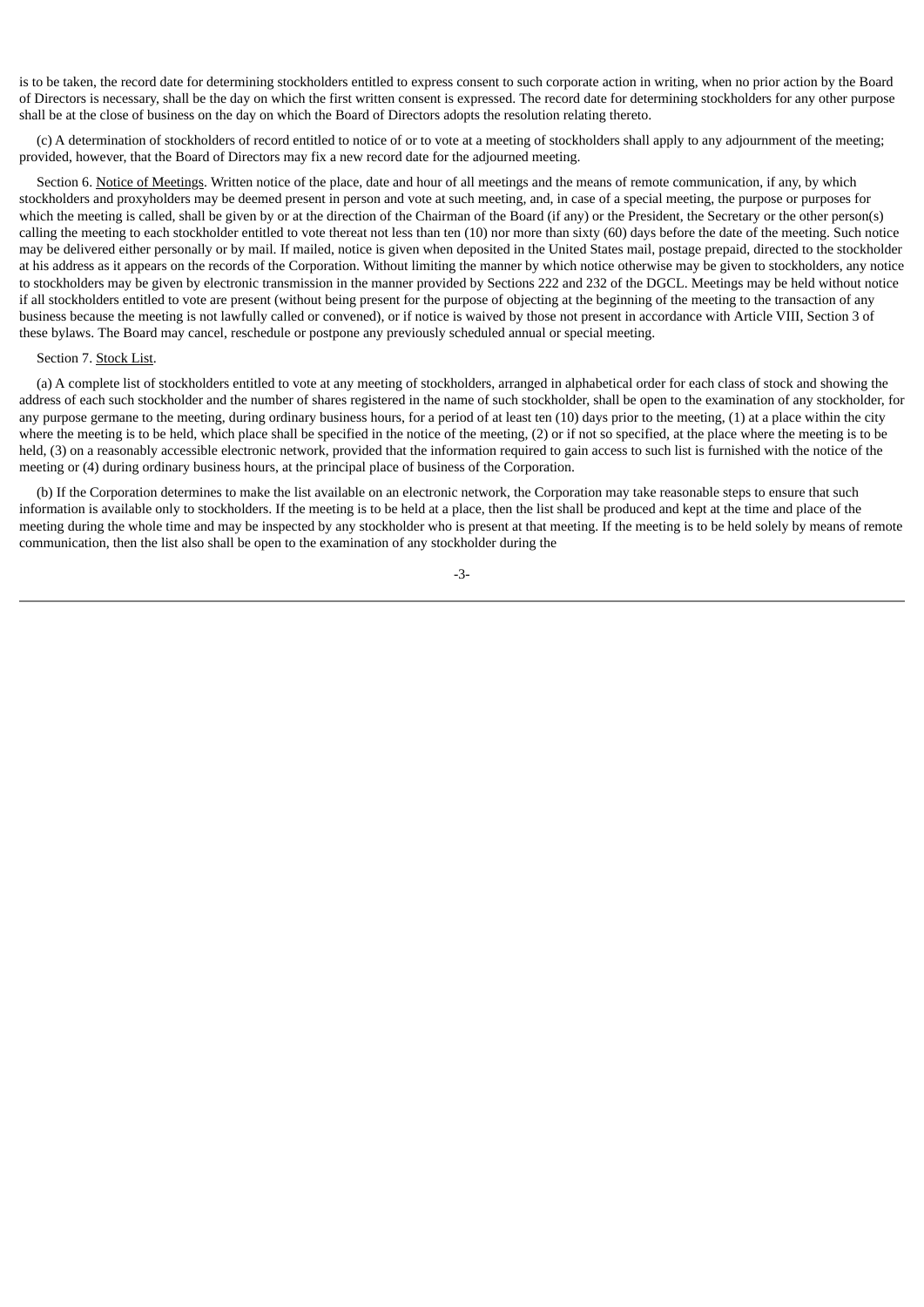whole time of that meeting on a reasonably accessible electronic network, and the information required to access such list shall be provided with the notice of that meeting. Nothing contained in this Section 7 shall require the Corporation to include electronic mail addresses or other electronic contact information on that list. The stock list shall also be produced and kept at the time and place of the meeting during the whole time thereof, and may be inspected by any stockholder who is present.

Section 8. Notice of Stockholder Proposals. At any annual or special meeting of stockholders, only such business shall be conducted as shall have been properly brought before the meeting. To be properly brought before an annual or special meeting, business must be: (A) specified in the notice of meeting given by or at the direction of the Board of Directors, (B) otherwise properly brought before the meeting by or at the direction of the Board of Directors, or (C) otherwise properly brought before the meeting by a stockholder. In order for business to be properly brought before an annual meeting by a stockholder, the stockholder must have given timely notice thereof in writing to the Secretary of the Corporation and such proposal must be a proper matter for stockholder action under the DGCL. To be timely, a stockholder's notice must be delivered to or mailed and received at the principal executive offices of the Corporation not later than the close of business on the one hundred twentieth (120th) calendar day prior to the first anniversary of the preceding year's annual meeting; provided, however, that in the event no annual meeting was held in the previous year or the date of the annual meeting has been changed by more than thirty (30) days notice by the stockholder to be timely must be so received not later than the close of business on the later of one hundred twenty (120) calendar days in advance of such annual meeting or ten (10) calendar days following the date on which public announcement of the date of the meeting is first made. A stockholder's notice to the Secretary shall set forth as to each matter the stockholder proposals to be brought before the annual meeting: (i) a brief description of the business desired to be brought before the annual meeting and the reasons for conducting such business at the annual meeting, (ii) the name and address, as they appear on the Corporation's books, of the stockholder proposing such business, (iii) the class and number of shares of the Corporation that are beneficially owned by the stockholder, (iv) any material interest of the stockholder in such business, and (v) any other information that is required to be provided by the stockholder pursuant to Regulation 14A under the Securities Exchange Act of 1934, as amended (the "1934 Act"), in his capacity as a proponent to a stockholder proposal. Notwithstanding the foregoing, in order to include information with respect to a stockholder proposal in the proxy statement and form of proxy for a stockholders' meeting, stockholders must provide notice as required by the regulations promulgated under the 1934 Act. Notwithstanding anything in these bylaws to the contrary, no business shall be conducted at any annual meeting except in accordance with the procedures set forth in this Section 8. The chairman of the meeting shall, if the facts warrant, determine and declare at the meeting that business was not properly brought before the meeting and in accordance with the provisions of this Section 8, and, if he should so determine, he shall so declare at the meeting that any such business not properly brought before the meeting shall not be transacted.

# Section 9. Proxies.

(a) Each stockholder entitled to vote at a meeting of stockholders or to express consent or dissent to a corporate action in writing without a meeting may authorize another person or persons to act for him by proxy. Proxies for use at any meeting of stockholders shall be filed

-4-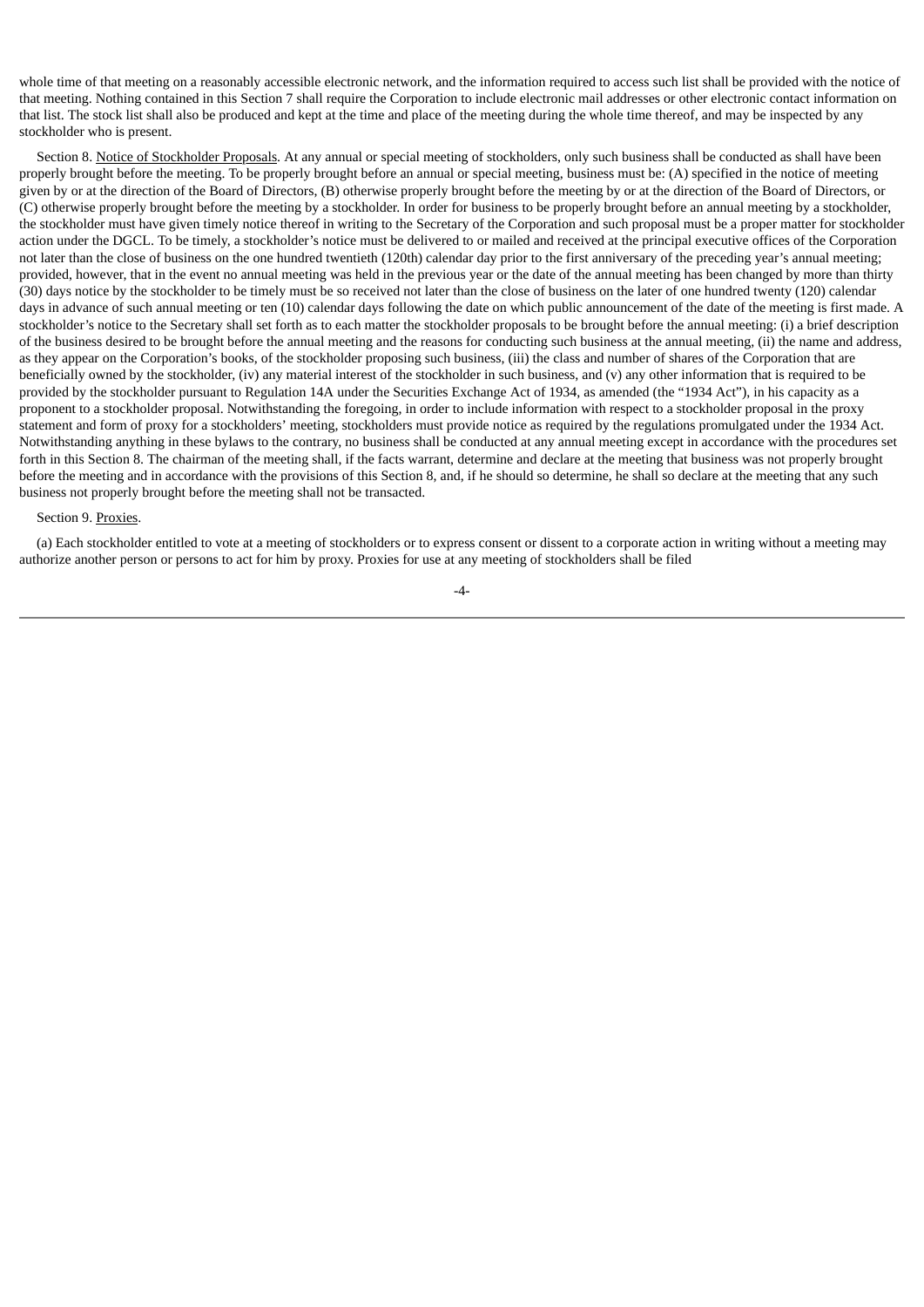with the Secretary, or such other officer as the Board of Directors may from time to time determine by resolution, before or at the time of the meeting. All proxies shall be received and taken charge of and all ballots shall be received and canvassed by the secretary of the meeting who shall decide all questions touching upon the qualification of voters, the validity of the proxies, and the acceptance or rejection of votes, unless an inspector or inspectors shall have been appointed by the chairman of the meeting, in which event such inspector or inspectors shall decide all such questions.

(b) No proxy shall be valid after three (3) years from its date, unless the proxy provides for a longer period. Each proxy shall be revocable unless expressly provided therein to be irrevocable and coupled with an interest sufficient in law to support an irrevocable power.

(c) Should a proxy designate two or more persons to act as proxies, unless such instrument shall provide the contrary, a majority of such persons present at any meeting at which their powers thereunder are to be exercised shall have and may exercise all the powers of voting or giving consents thereby conferred, or if only one be present, then such powers may be exercised by that one; or, if an even number attend and a majority do not agree on any particular issue, each proxy so attending shall be entitled to exercise such powers in respect of the same portion of the shares as he is of the proxies representing such shares.

#### Section 10. Voting; Elections; Inspectors.

(a) Unless otherwise required by law or provided in the Certificate of Incorporation, each stockholder shall have one vote for each share of stock entitled to vote which is registered in his name on the record date for the meeting. Shares registered in the name of another corporation, domestic or foreign, may be voted by such officer, agent or proxy as the bylaw (or comparable instrument) of such corporation may prescribe, or in the absence of such provision, as the Board of Directors (or comparable body) of such corporation may determine. Shares registered in the name of a deceased person may be voted by his executor or administrator, either in person or by proxy.

(b) All voting, except as required by the Certificate of Incorporation or where otherwise required by law, may be by a voice vote; provided, however, that upon demand therefor by stockholders holding a majority of the issued and outstanding stock present in person or by proxy at any meeting a stock vote shall be taken. Every stock vote shall be taken by written ballots, each of which shall state the name of the stockholder or proxy voting and such other information as may be required under the procedure established for the meeting. All elections of directors shall be by ballot, unless otherwise provided in the Certificate of Incorporation.

(c) At any meeting at which a vote is taken by ballots, the chairman of the meeting may appoint one or more inspectors, each of whom shall subscribe an oath or affirmation to execute faithfully the duties of inspector at such meeting with strict impartiality and according to the best of his ability. Such inspector shall receive the ballots, count the votes and make and sign a certificate of the result thereof. The chairman of the meeting may appoint any person to serve as inspector, except no candidate for the office of director shall be appointed as an inspector.

-5-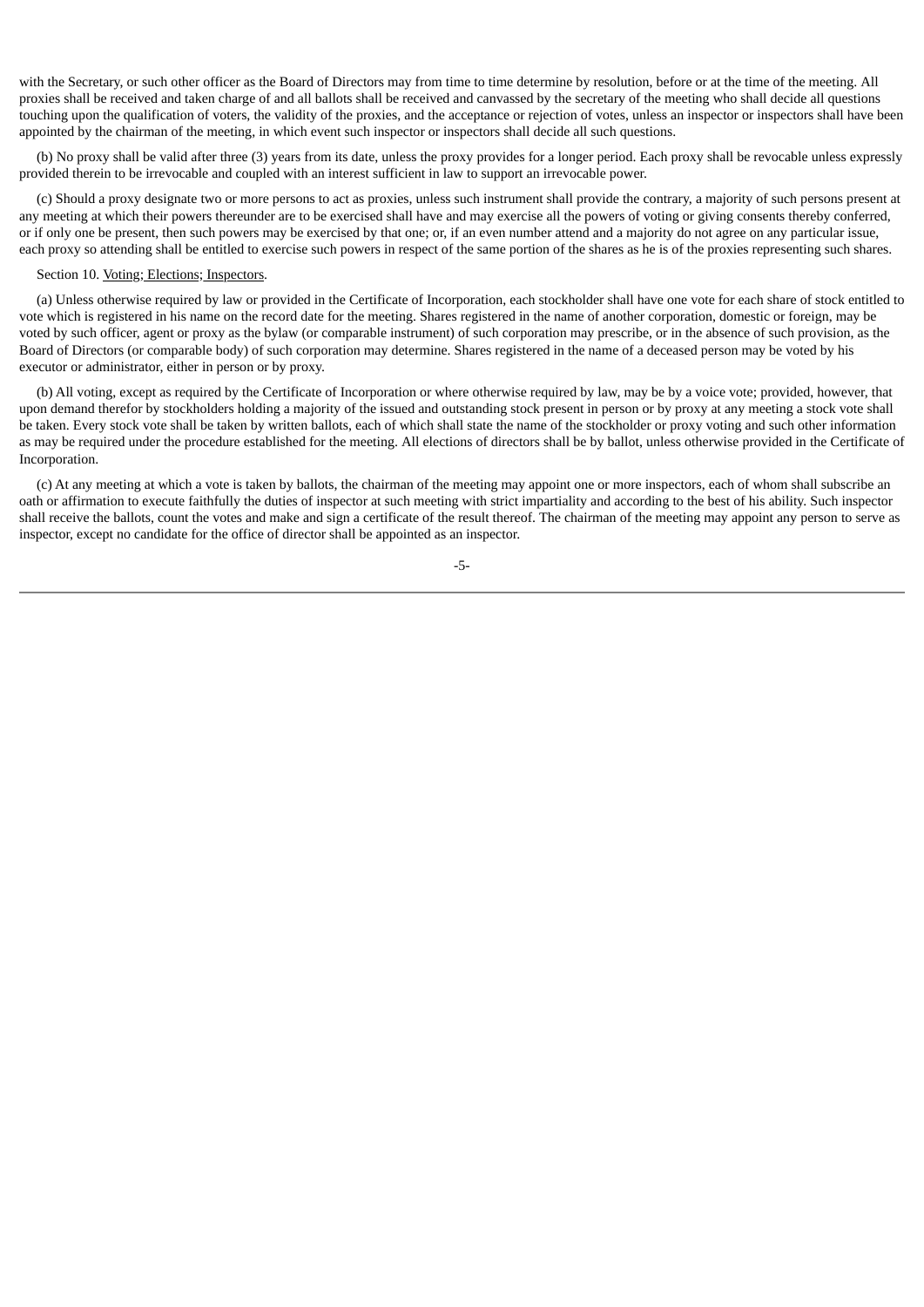(d) Unless otherwise provided in the Certificate of Incorporation, cumulative voting for the election of directors shall be prohibited.

(e) Unless otherwise provided in the Certificate of Incorporation, a nominee for director shall be elected to the Board if the votes cast for such nominee's election exceed the votes cast against such nominee's election at any meeting for the election of directors at which a quorum is present, *provided that* if as of a date that is fourteen (14) days in advance of the date the Corporation files its definitive proxy statement with the Securities and Exchange Commission (regardless of whether or not the proxy statement is thereafter revised or supplemented) the number of nominees exceeds the number of directors to be elected, the directors shall be elected by the vote of a plurality of the shares represented in person or by proxy at any such meeting and entitled to vote on the election of directors. The Nominating/Corporate Governance Committee has established procedures under which any director who is not elected shall offer his or her resignation to the Board. The Nominating/Corporate Governance Committee will make a recommendation to the Board on whether to accept or reject the resignation, or whether other action should be taken. The Board will act on the Committee's recommendation and publicly disclose its decision and the rationale behind it within ninety (90) days from the date of certification of the election results.

## Section 11. Conduct of Meetings.

(a) The meetings of the stockholders shall be presided over by the Chairman of the Board (if any), or if he is not present, by the President, or if neither the Chairman of the Board (if any), nor President is present, by a chairman elected at the meeting. The Secretary of the Corporation, if present, shall act as secretary of such meetings, or if he is not present, an Assistant Secretary shall so act; if neither the Secretary nor an Assistant Secretary is present, then a secretary shall be appointed by the chairman of the meeting. The chairman of any meeting of stockholders shall determine the order of business and the procedure at the meeting, including such regulation of the manner of voting and the conduct of discussion as seem to him in order. Such rules, regulations, or procedures, whether adopted by the Board or prescribed by the chair of the meeting, may include, without limitation, the following: (1) the establishment of an agenda or order of business for the meeting; (2) rules and procedures for maintaining order at the meeting and the safety of those present; (3) limitations on attendance at or participation in the meeting to stockholders of record, their duly authorized and constituted proxies, or such other persons as the chair of the meeting shall determine; (4) restrictions on entry to the meeting after the time fixed for the commencement; and (5) limitations on the time allotted to questions or comments by participants. Unless and to the extent determined by the Board or the chair of the meeting, meetings of stockholders shall not be required to be held in accordance with the rules of parliamentary procedure.

(b) Unless the chairman of the meeting of stockholders shall otherwise determine, the order of business shall be as follows:

(i) Calling of meeting to order.

(ii) Election of a chairman and the appointment of a secretary if necessary.

-6-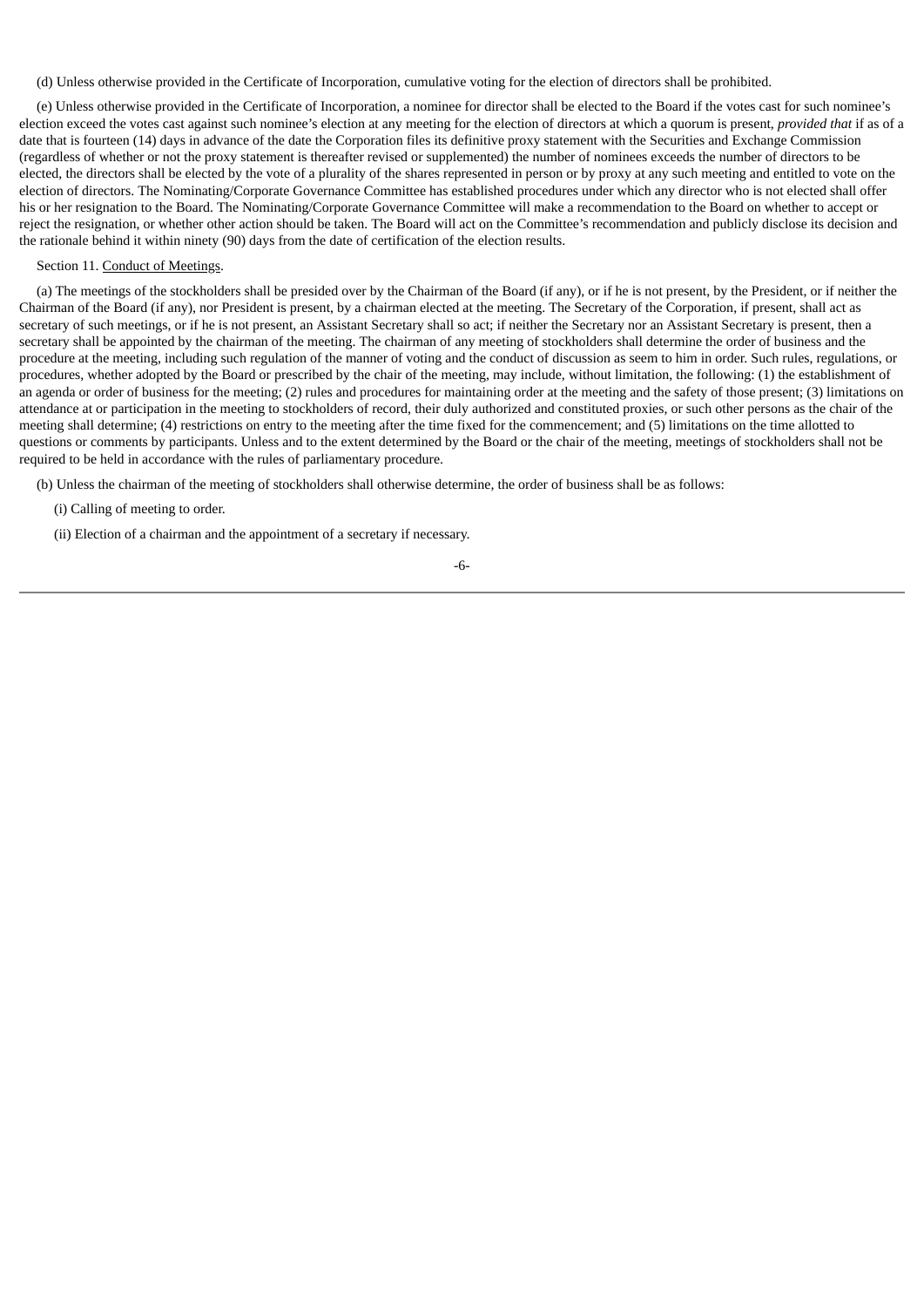- (iii) Presentation of proof of the due calling of the meeting.
- (iv) Presentation and examination of proxies and determination of a quorum.
- (v) Reading and settlement of the minutes of the previous meeting.
- (vi) Reports of officers and committees.
- (vii) The election of directors if an annual meeting, or a meeting called for that purpose.
- (viii) Unfinished business.
- (ix) New business.
- (x) Adjournment.

Section 12. Meetings by Remote Communication. If authorized by the Board, and subject to such guidelines and procedures as the Board may adopt, stockholders and proxy holders not physically present at a meeting of stockholders may, by means of remote communication, participate in the meeting and be deemed present in person and vote at the meeting, whether such meeting is to be held in a designated place or solely by means of remote communication, provided that (1) the Corporation shall implement reasonable measures to verify that each person deemed present and permitted to vote at the meeting by means of remote communication is a stockholder or proxy holder, (2) the Corporation shall implement reasonable measures to provide such stockholders and proxy holders a reasonable opportunity to participate in the meeting and to vote on matters submitted to the stockholders, including the opportunity to read or hear the proceedings in the meeting substantially concurrently with such proceedings and (3) if the stockholder or proxy holder votes or takes other action at the meeting by means of remote communication, a record of such vote or other action shall be maintained by the Corporation.

Section 13. Treasury Stock. The Corporation shall not vote, directly or indirectly, shares of its own stock owned by it and such shares shall not be counted for quorum purposes.

# Section 14. Action Without Meeting.

(a) Unless otherwise provided in the Certificate of Incorporation, any action permitted or required by law, the Certificate of Incorporation or these bylaws to be taken at a meeting of

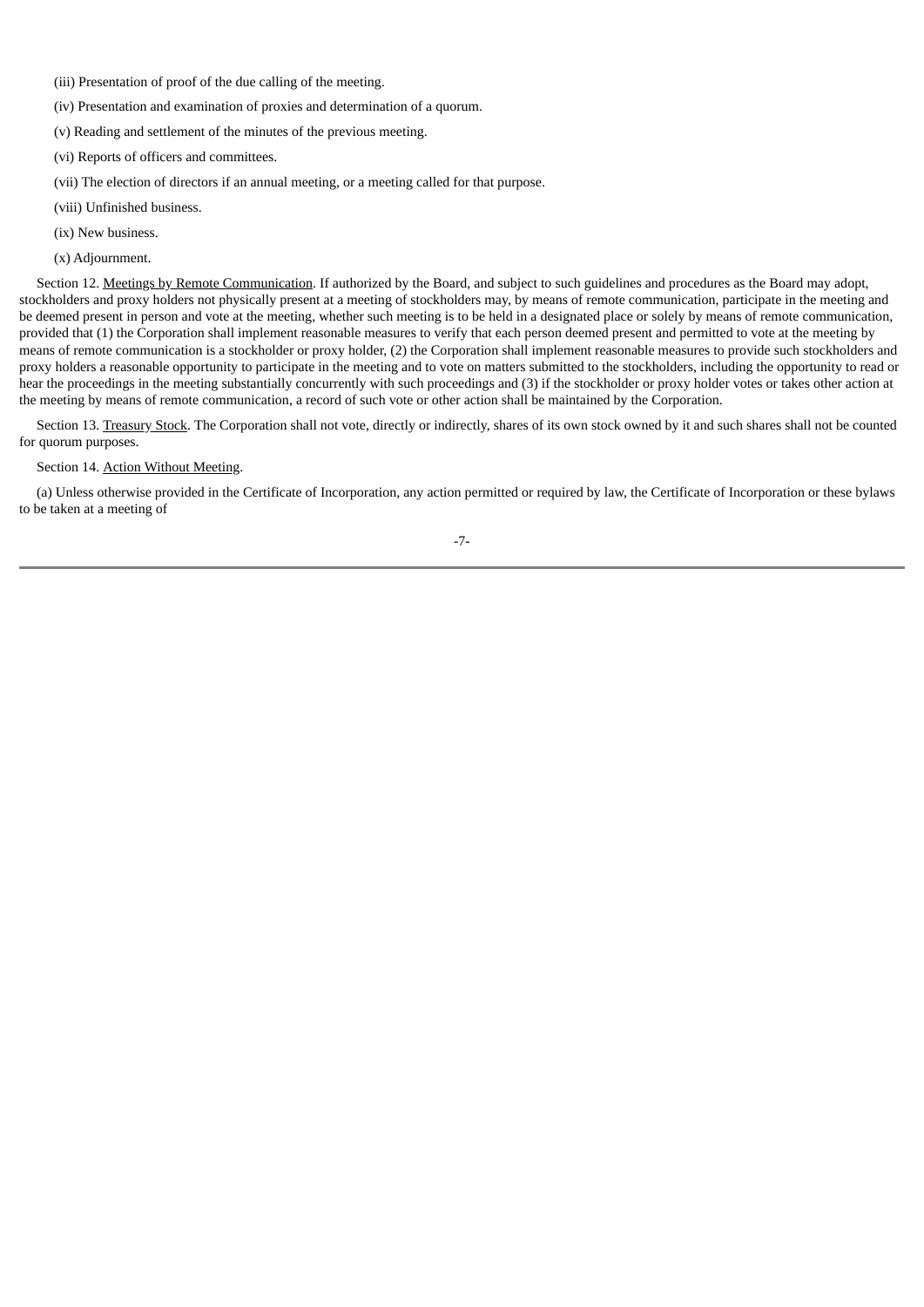stockholders, may be taken without a meeting, without prior notice and without a vote, if a consent in writing, setting forth the action so taken, shall be signed by the holders of outstanding stock having not less than the minimum number of votes that would be necessary to authorize or take such action at a meeting at which all shares entitled to vote thereon were present and voted.

(b) An electronic transmission consenting to an action to be taken and transmitted by a stockholder or proxy holder, or by a person authorized to act for a stockholder or proxy holder, shall be deemed to be written, signed, and dated for purposes of this Section 14, provided that any electronic transmission sets forth or is delivered with information from which the Corporation can determine: (1) that the electronic transmission was transmitted by the stockholder, or proxy holder; and (2) the date on which the stockholder, proxy holder or authorized person or persons transmitted the electronic transmission. The date on which the electronic transmission is transmitted shall be deemed to be the date that the consent was signed. No consent given by electronic transmission shall be deemed to have been delivered until such consent is reproduced in paper form and delivered to the Corporation in the manner prescribed by the DGCL. Notwithstanding the foregoing limitations on delivery, consents given by electronic transmission may be otherwise delivered to the principal place of business of the Corporation or to the Secretary of the Corporation to the extent and in the manner provided by the Board. Any copy or other reliable reproduction of a consent in writing may be substituted for or used in lieu of the original writing for any and all purposes for which the original writing could be used, provided that such copy or other reproduction shall be a complete reproduction of the entire original writing.

(c) Prompt notice of the taking of the corporate action without a meeting by less than unanimous written consent shall be given by the Secretary to those stockholders who did not consent in writing and who would have been entitled to notice if the action had been taken at a meeting having a record date on the date that written consents signed by a sufficient number of holders to take the action were delivered to the Corporation.

## ARTICLE III BOARD OF DIRECTORS

## Section 1. Power; Number; Term of Office.

(a) The business and affairs of the Corporation shall be managed by or under the direction of the Board of Directors, and subject to the restrictions imposed by law or the Certificate of Incorporation, they may exercise all the powers of the Corporation.

(b) The number of directors which shall constitute the whole Board of Directors, shall be determined from time to time by resolution of the Board of Directors (provided that no decrease in the number of directors which would have the effect of shortening the term of an incumbent director may be made by the Board of Directors). If the Board of Directors makes no such determination, the number of directors shall be the number set forth in the Certificate of Incorporation. Each director shall hold office for the term for which he is elected, and until his successor shall have been elected and qualified or until his earlier death, resignation or removal.

-8-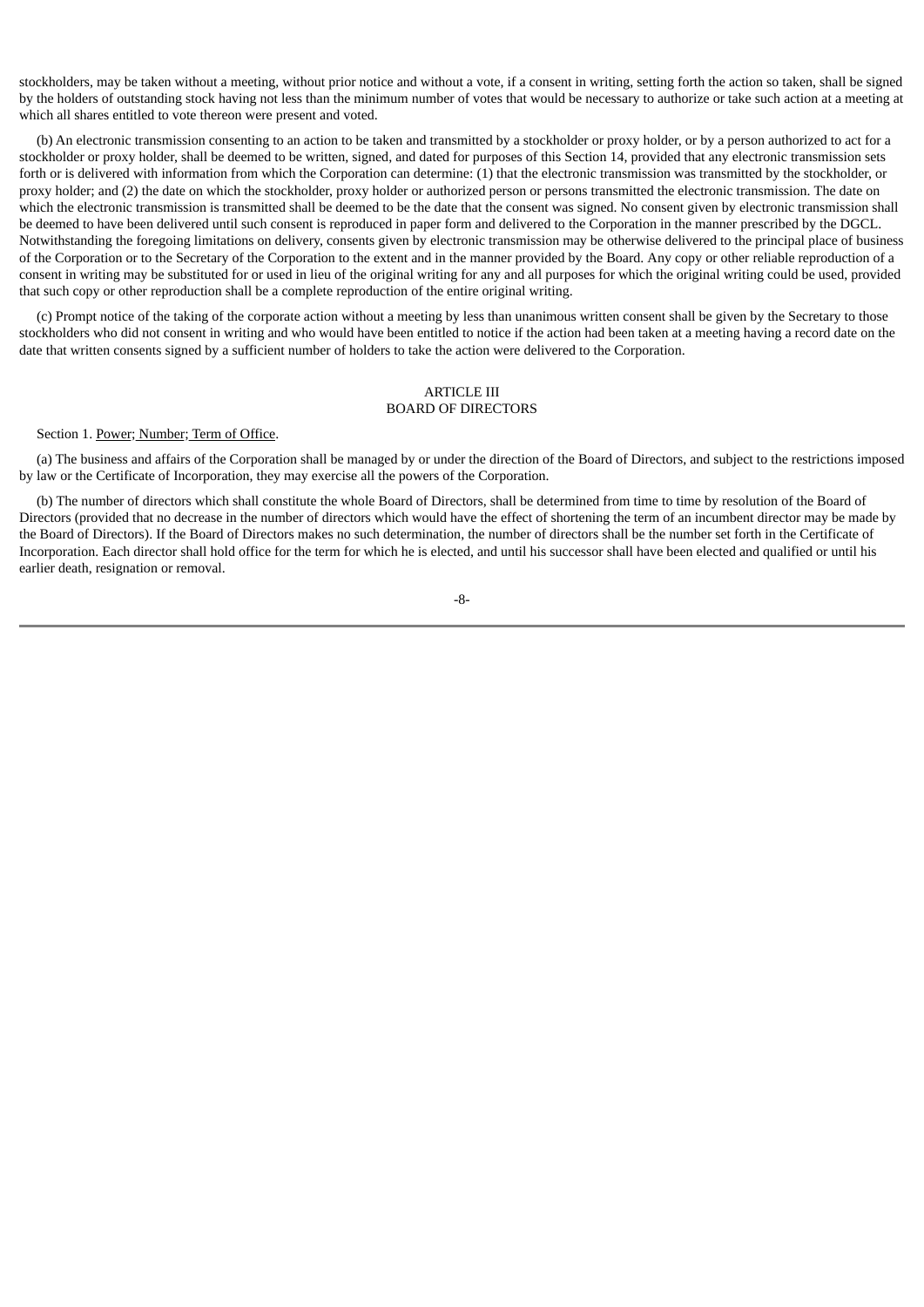(c) Unless otherwise provided in the Certificate of Incorporation, directors need not be stockholders nor residents of the State of Delaware.

Section 2. Quorum. Unless otherwise provided in the Certificate of Incorporation, a majority of the total number of directors shall constitute a quorum for the transaction of business of the Board of Directors and the vote of a majority of the directors present at a meeting at which a quorum is present shall be the act of the Board of Directors.

Section 3. Place of Meetings; Order of Business. The directors may hold their meetings and may have an office and keep the books of the Corporation, except as otherwise provided by law, in such place or places, within or without the State of Delaware, as the Board of Directors may from time to time determine by resolution. At all meetings of the Board of Directors business shall be transacted in such order as shall from time to time be determined by the Chairman of the Board (if any), or in his absence by the President, or by resolution of the Board of Directors.

Section 4. First Meeting. Each newly elected Board of Directors may hold its first meeting for the purpose of organization and the transaction of business, if a quorum is present, immediately after and at the same place as the annual meeting of the stockholders. Notice of such meeting shall not be required. At the first meeting of the Board of Directors in each year at which a quorum shall be present, held next after the annual meeting of stockholders, the Board of Directors shall proceed to the election of the officers of the Corporation.

Section 5. Regular Meetings. Regular meetings of the Board of Directors shall be held at such times and places as shall be designated from time to time by resolution of the Board of Directors. Notice of such regular meetings shall not be required.

Section 6. Special Meetings. Special meetings of the Board of Directors may be called by the Chairman of the Board (if any), the President or, on the written request of any two directors, by the Secretary, in each case on at least twenty four (24) hours personal, written, telegraphic, cable or wireless notice to each director. Such notice, or any waiver thereof pursuant to Article VIII, Section 3 hereof, need not state the purpose or purposes of such meeting, except as may otherwise be required by law or provided for in the Certificate of Incorporation or these bylaws.

Section 7. Resignation and Removal. Any director may resign at any time, by giving notice in writing or by electronic transmission to the Chairman of the Board, the Chief Executive Officer, the President, or the Secretary. Any such resignation shall take effect at the time specified in the notice of resignation or, if no time is specified, immediately upon receipt of the notice. Unless otherwise specified in the notice of resignation, acceptance of the resignation shall not be necessary to make it effective. Any director or the entire Board of Directors may be removed, with or without cause, by the holders of a majority of the shares then entitled to vote at an election of directors; provided that, with respect to any director elected prior to the annual meeting of stockholders held in calendar year 2012, the stockholders may effect such removal only for cause; and provided further that, if the Certificate of Incorporation expressly grants to stockholders the right to cumulate votes for the election of directors and if less than the entire board is to be removed, no director may be removed without cause if the votes cast against his

-9-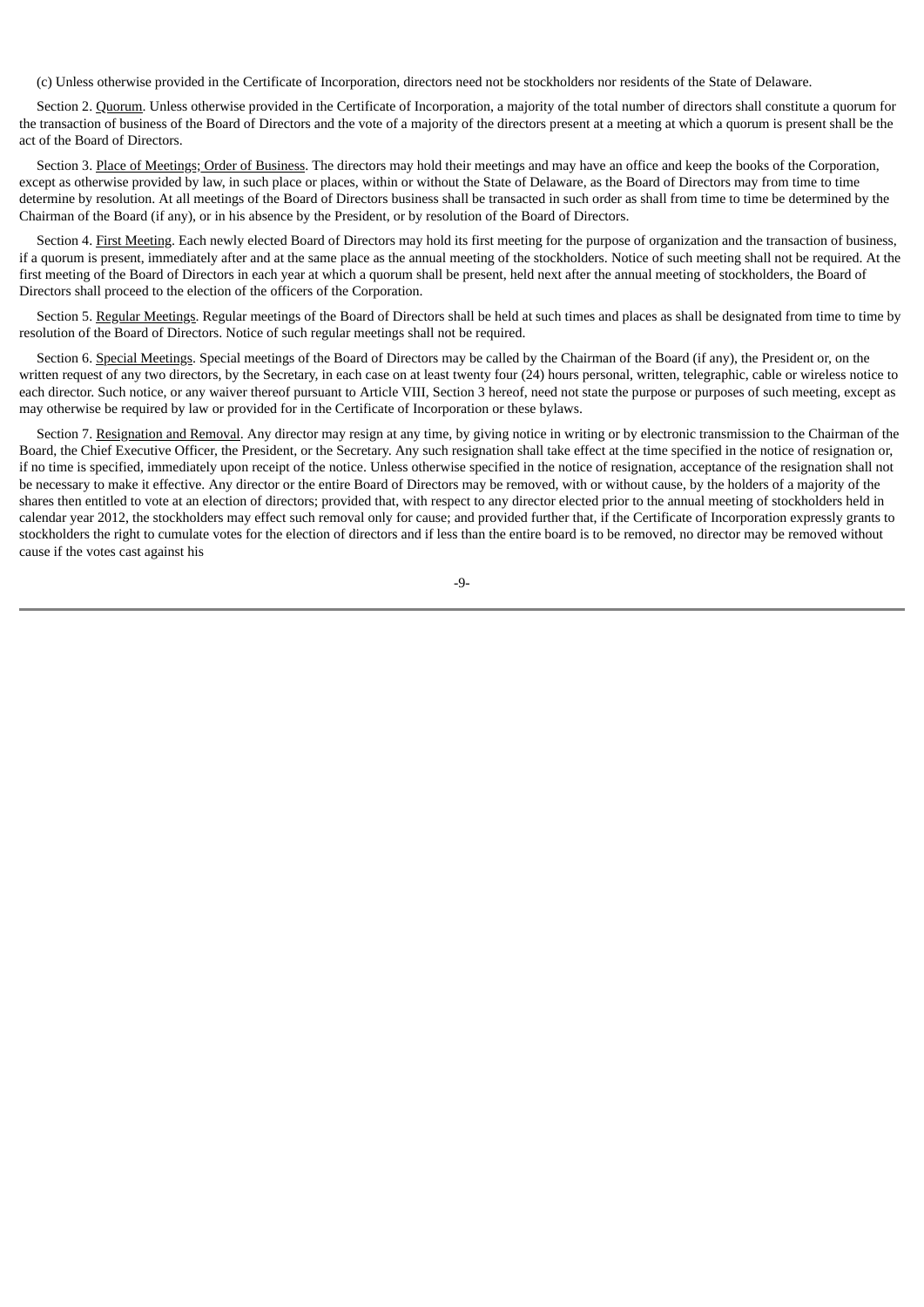removal would be sufficient to elect him if then cumulatively voted at an election of the entire Board of Directors.

Section 8. Vacancies; Increases in the Number of Directors. Unless otherwise provided in the Certificate of Incorporation, vacancies and newly created directorships resulting from any increase in the authorized number of directors may be filled by a majority of the directors then in office, although less than a quorum, or a sole remaining director; and any director so chosen shall hold office until the next annual election and until his successor shall be duly elected and shall qualify, unless sooner displaced.

Section 9. Compensation. Unless otherwise restricted by the Certificate of Incorporation, the Board of Directors shall have the authority to fix the compensation of directors.

#### Section 10. Action Without a Meeting; Telephone Conference Meeting.

(a) Unless otherwise restricted by the Certificate of Incorporation, any action required or permitted to be taken at any meeting of the Board of Directors, or any committee designated by the Board of Directors, may be taken without a meeting if all members of the Board of Directors or committee, as the case may be consent thereto in writing, and the writing or writings are filed with the minutes of proceedings of the Board of Directors or committee. Such consent shall have the same force and effect as a unanimous vote at a meeting, and may be stated as such in any document or instrument filed with the Secretary of State of Delaware.

(b) Unless otherwise restricted by the Certificate of Incorporation, subject to the requirement for notice of meetings, members of the Board of Directors, or members of any committee designated by the Board of Directors, may participate in a meeting of such Board of Directors or committee, as the case may be, by means of a conference telephone or similar communications equipment by means of which all persons participating in the meeting can hear each other, and participation in such a meeting shall constitute presence in person at such meeting, except where a person participates in the meeting for the express purpose of objecting to the transaction of any business on the ground that the meeting is not lawfully called or convened.

Section 11. Approval or Ratification of Acts or Contracts by Stockholders. The Board of Directors in its discretion may submit any act or contract for approval or ratification at any annual meeting of the stockholders, or at any special meeting of the stockholders called for the purpose of considering any such act or contract, and any act or contract that shall be approved or be ratified by the vote of the stockholders holding a majority of the issued and outstanding shares of stock of the Corporation entitled to vote and present in person or by proxy at such meeting (provided that a quorum is present), shall be as valid and as binding upon the Corporation and upon all the stockholders as if it has been approved or ratified by every stockholder of the Corporation. In addition, any such act or contract may be approved or ratified by the written consent of stockholders holding a majority of the issued and outstanding shares of capital stock of the Corporation entitled to vote and such consent shall be as valid and as binding upon the Corporation and upon all the stockholders as if it had been approved or ratified by every stockholder of the Corporation.

$$
-10-
$$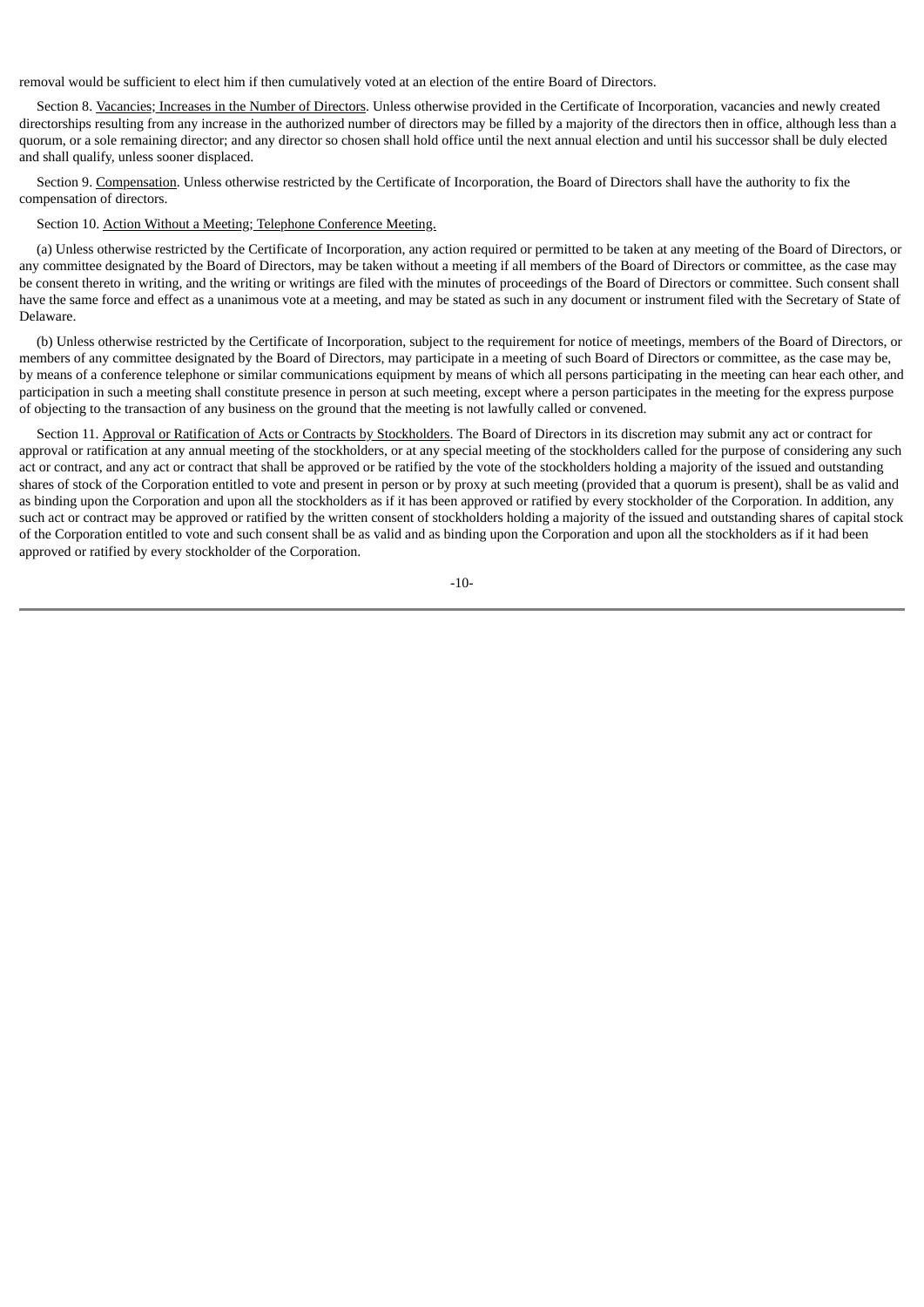## ARTICLE IV **COMMITTEES**

Section 1. Designation Powers. The Board of Directors may, by resolution passed by a majority of the whole board, designate one or more committees, including, if they shall so determine, an executive committee, each such committee to consist of one or more of the directors of the Corporation. Any such designated committee shall have and may exercise such of the powers and authority of the Board of Directors in the management of the business and affairs of the Corporation as may be provided in such resolution, except that no such committee shall have the power or authority of the Board of Directors in reference to amending the Certificate of Incorporation, adopting an agreement of merger or consolidation, recommending to the stockholders the sale, lease or exchange of all or substantially all of the Corporation's property and assets, recommending to the stockholders a dissolution of the Corporation or a revocation of a dissolution of the Corporation, or amending, altering or repealing the bylaws or adopting new bylaws for the Corporation and, unless such resolution or the Certificate of Incorporation expressly so provides, no such committee shall have the power or authority to declare a dividend or to authorize the issuance of stock. Any such designated committee may authorize the seal of the Corporation to be affixed to all papers that may require it. In addition to the above such committee or committees shall have such other powers and limitations of authority as may be determined from time to time by resolution adopted by the Board of Directors.

Section 2. Procedure; Meetings; Quorum. Any committee designated pursuant to Section 1 of this Article IV shall have a committee chair designated by the Board of Directors (or if not so designated by the Board of Directors, by the members of the committee by majority vote of the committee members), shall keep regular minutes of its proceedings and report the same to the Board of Directors when requested, shall fix its own rules or procedures, and shall meet at such times and at such place or places as may be provided by such rules, or by resolution of such committee or resolution of the Board of Directors. At every meeting of any such committee, the presence of a majority of all the members thereof shall constitute a quorum and the affirmative vote of a majority of the members present shall be necessary for the adoption by it of any resolution.

Section 3. Substitution of Members. The Board of Directors may designate one or more directors as alternate members of any committee, who may replace any absent or disqualified member at any meeting of such committee. In the absence or disqualification of a member of a committee, the member or members present at any meeting and not disqualified from voting, whether or not constituting a quorum, may unanimously appoint another member of the Board of Directors to act at the meeting in the place of the absent or disqualified member.

## ARTICLE V **OFFICERS**

Section 1. Number, Titles and Term of Office. The officers of the Corporation shall be a President, one or more Vice Presidents (any one or more of whom may be designated Executive Vice President or Senior Vice President), a Treasurer, a Secretary and, if the Board of Directors so elects, a Chairman of the Board and such other officers as the Board of Directors

# -11-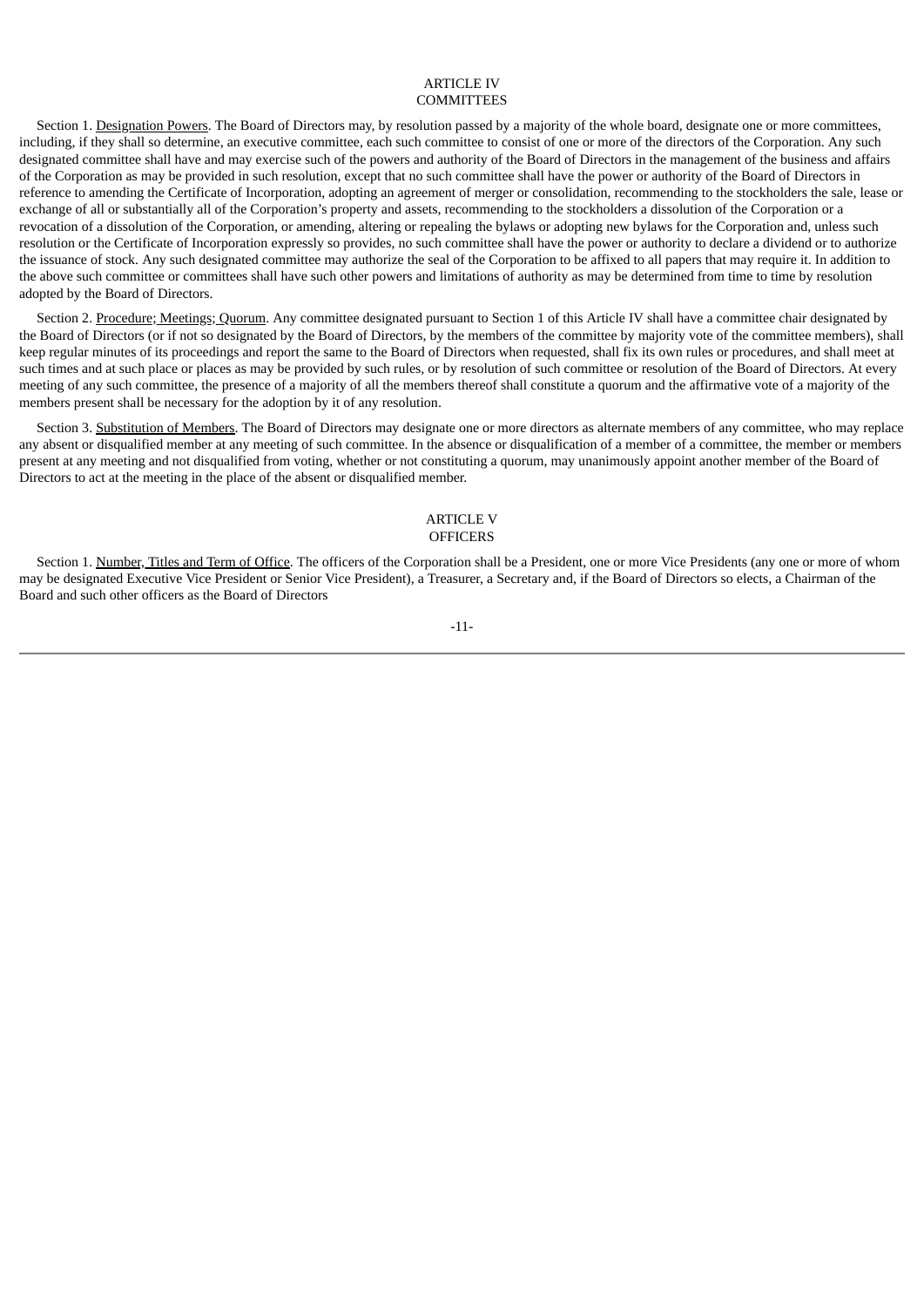may from time to time elect or appoint. Each officer shall hold office until his successor shall be duly elected and shall qualify or until his death or until he shall resign or shall have been removed in the manner hereinafter provided. Any number of offices may be held by the same person, unless the Certificate of Incorporation provides otherwise. Except for the Chairman of the Board, if any, no officer need be a director.

Section 2. Salaries. The salaries or other compensation of the officers and agents of the Corporation shall be fixed from time to time by the Board of **Directors** 

Section 3. Removal. Any officer or agent elected or appointed by the Board of Directors may be removed, either with or without cause, by the vote of a majority of the whole Board of Directors at a special meeting called for the purpose, or at any regular meeting of the Board of Directors, provided the notice for such meeting shall specify that the matter of any such proposed removal will be considered at the meeting but such removal shall be without prejudice to the contract rights, if any, of the person so removed. Election or appointment of an officer or agent shall not of itself create contract rights.

Section 4. Vacancies. Any vacancy occurring in any office of the Corporation may be filled by the Board of Directors.

Section 5. Powers and Duties of the Chief Executive Officer. The President shall be the chief executive officer of the Corporation unless the Board of Directors designates the Chairman of the Board as chief executive officer. Subject to the control of the Board of Directors and the executive committee (if any), the chief executive officer shall have general executive charge, management and control of the properties, business and operations of the Corporation with all such powers as may be reasonably incident to such responsibilities; he may agree upon and execute all leases, contracts, evidences of indebtedness and other obligations in the name of the Corporation and may sign all certificates for shares of capital stock of the Corporation; and shall have such other powers and duties as designated in accordance with these bylaws and as from time to time may be assigned to him by the Board of Directors.

Section 6. Powers and Duties of the Chairman of the Board. If elected, the Chairman of the Board shall preside at all meetings of the stockholders and of the Board of Directors; and he shall have such other powers and duties as designated in these bylaws and as from time to time may be assigned to him by the Board of Directors.

Section 7. Powers and Duties of the President. Unless the Board of Directors otherwise determines, the President shall have the authority to agree upon and execute all leases, contracts, evidences of indebtedness and other obligations in the name of the Corporation; and, unless the Board of Directors otherwise determines, he shall, in the absence of the Chairman of the Board or if there be no Chairman of the Board, preside at all meetings of the stockholders and (should he be a director) of the Board of Directors; and he shall have such other powers and duties as designated in accordance with these bylaws and as from time to time may be assigned to him by the Board of Directors.

Section 8. Vice Presidents. In the absence of the President, or in the event of his inability or refusal to act, a Vice President designated by the Board of Directors shall perform the

-12-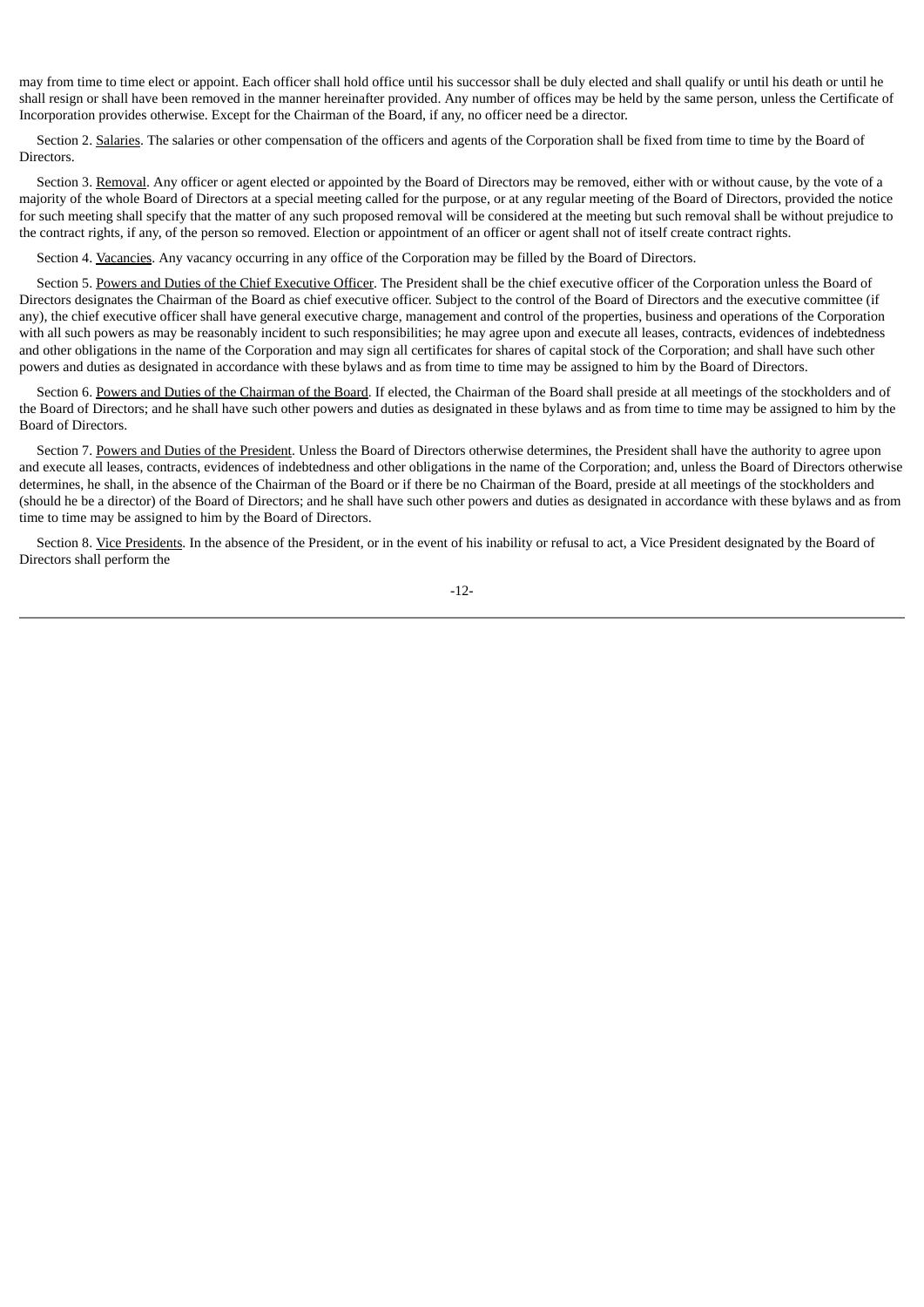duties of the President, and when so acting shall have all the powers of and be subject to all the restrictions upon the President. In the absence of a designation by the Board of Directors of a Vice President to perform the duties of the President, or in the event of his absence or inability or refusal to act, the Vice President who is present and who is senior in terms of time as a Vice President of the Corporation shall so act. The Vice Presidents shall perform such other duties and have such other powers as the Board of Directors may from time to time prescribe.

Section 9. Treasurer. The Treasurer shall have responsibility for the custody and control of all the funds and securities of the Corporation, and he shall have such other powers and duties as designated in these bylaws and as from time to time may be assigned to him by the Board of Directors. He shall perform all acts incident to the position of Treasurer, subject to the control of the chief executive officer and the Board of Directors; and he shall, if required by the Board of Directors, give such bond for the faithful discharge of his duties in such form as the Board of Directors may require.

Section 10. Assistant Treasurers. Each Assistant Treasurer shall have the usual powers and duties pertaining to his office, together with such other powers and duties as designated in these bylaws and as from time to time may be assigned to him by the chief executive officer or the Board of Directors. The Assistant Treasurers shall exercise the powers of the Treasurer during that officer's absence or inability or refusal to act.

Section 11. Secretary. The Secretary shall keep the minutes of all meetings of the Board of Directors, committees of directors and the stockholders, in books provided for that purpose; he shall attend to the giving and serving of all notices; he may in the name of the Corporation affix the seal of the Corporation to all contracts of the Corporation and attest the affixation of the seal of the Corporation thereto; he may sign with the other appointed officers all certificates for shares of capital stock of the Corporation; he shall have charge of the certificate books, transfer books and stock ledgers, and such other books and papers as the Board of Directors may direct, all of which shall at all reasonable times be open to inspection of any director upon application at the office of the Corporation during business hours; he shall have such other powers and duties as designated in these bylaws and as from time to time may be assigned to him by the Board of Directors; and he shall in general perform all acts incident to the office of Secretary, subject to the control of the chief executive officer and the Board of Directors.

Section 12. Assistant Secretaries. Each Assistant Secretary shall have the usual powers and duties pertaining to his office, together with such other powers and duties as designated in these bylaws and as from time to time may be assigned to him by the chief executive officer or the Board of Directors. The Assistant Secretaries shall exercise the powers of the Secretary during that officer's absence or inability or refusal to act.

Section 13. Action with Respect to Securities of Other Corporations. Unless otherwise directed by the Board of Directors, the chief executive officer shall have power to vote and otherwise act on behalf of the Corporation, in person or by proxy, at any meeting of security holders of or with respect to any action of security holders of any other corporation in which this Corporation may hold securities and otherwise to exercise any and all rights and powers which this Corporation may possess by reason of its ownership of securities in such other corporation.

-13-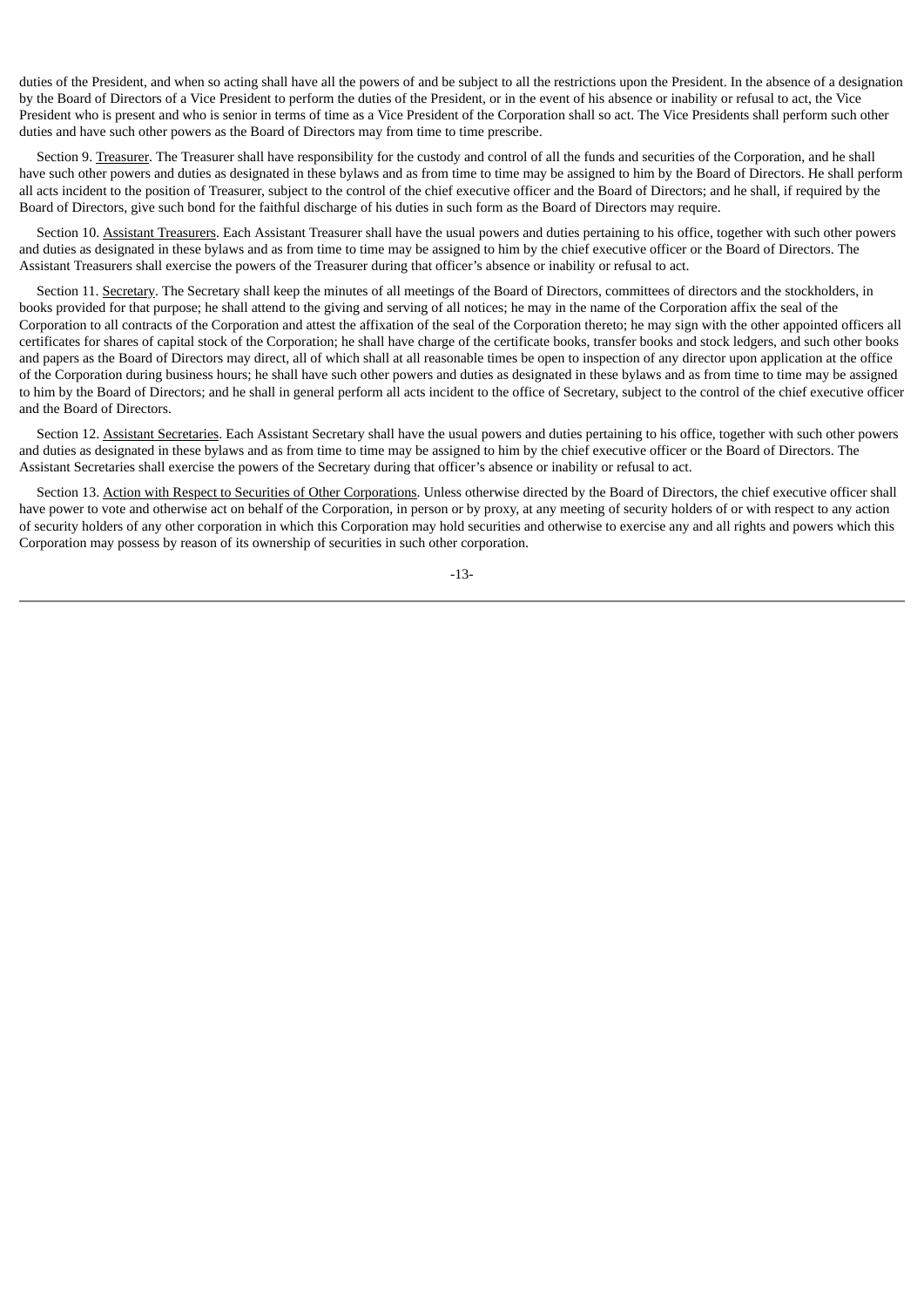## ARTICLE VI INDEMNIFICATION OF DIRECTORS, OFFICERS, EMPLOYEES AND AGENTS

Section 1. Right to Indemnification. Each person who was or is, made a party or is threatened to be made a party to or is involved in any action, suit or proceeding, whether civil, criminal, administrative or investigative (hereinafter a "proceeding"), by reason of the fact that he or she or a person of whom he or she is the legal representative, is or was or has agreed to become a director or officer of the Corporation or is or was serving or has agreed to serve at the request of the Corporation as a director, officer, employee or agent of another corporation or of a partnership, joint venture, trust or other enterprise, including service with respect to employee benefit plans, whether the basis of such proceeding is alleged action in an official capacity as a director or officer or in any other capacity while serving or having agreed to serve as a director or officer, shall be indemnified and held harmless by the Corporation to the fullest extent authorized by the DGCL, as the same exists or may hereafter be amended, (but, in the case of any such amendment, only to the extent that such amendment permits the Corporation to provide broader indemnification rights than said law permitted the Corporation to provide prior to such amendment) against all expense, liability and loss (including without limitation, attorneys' fees, judgments, fines, ERISA excise taxes or penalties and amounts paid or to be paid in settlement) reasonably incurred or suffered by such person in connection therewith and such indemnification shall continue as to a person who has ceased to serve in the capacity which initially entitled such person to indemnity hereunder and shall inure to the benefit of his or her heirs, executors and administrators; provided, however, that the Corporation shall indemnify any such person seeking indemnification in connection with a proceeding (or part thereof) initiated by such person only if such proceeding (or part thereof) was authorized by the board of directors of the Corporation. The right to indemnification conferred in this Article VI shall be a contract right and shall include the right to be paid by the Corporation the expenses incurred in defending any such proceeding in advance of its final disposition; provided, however, that, if the DGCL requires, the payment of such expenses incurred by a current, former or proposed director or officer in his or her capacity as a director or officer or proposed director or officer (and not in any other capacity in which service was or is or has been agreed to be rendered by such person while a director or officer, including, without limitation, service to an employee benefit plan) in advance of the final disposition of a proceeding, shall be made only upon delivery to the Corporation of an undertaking, by or on behalf of such indemnified person, to repay all amounts so advanced if it shall ultimately be determined that such indemnified person is not entitled to be indemnified under this Section or otherwise.

Section 2. Indemnification of Employees and Agents. The Corporation may, by action of its Board of Directors, provide indemnification to employees and agents of the Corporation, individually or as a group, with the same scope and effect as the indemnification of directors and officers provided for in this Article.

Section 3. Right of Claimant to Bring Suit. If a written claim received by the Corporation from or on behalf of an indemnified party under this Article VI is not paid in full by the Corporation within ninety days after such receipt, the claimant may at any time thereafter bring suit against the Corporation to recover the unpaid amount of the claim and, if successful in whole or in part, the claimant shall be entitled to be paid also the expense of prosecuting such

-14-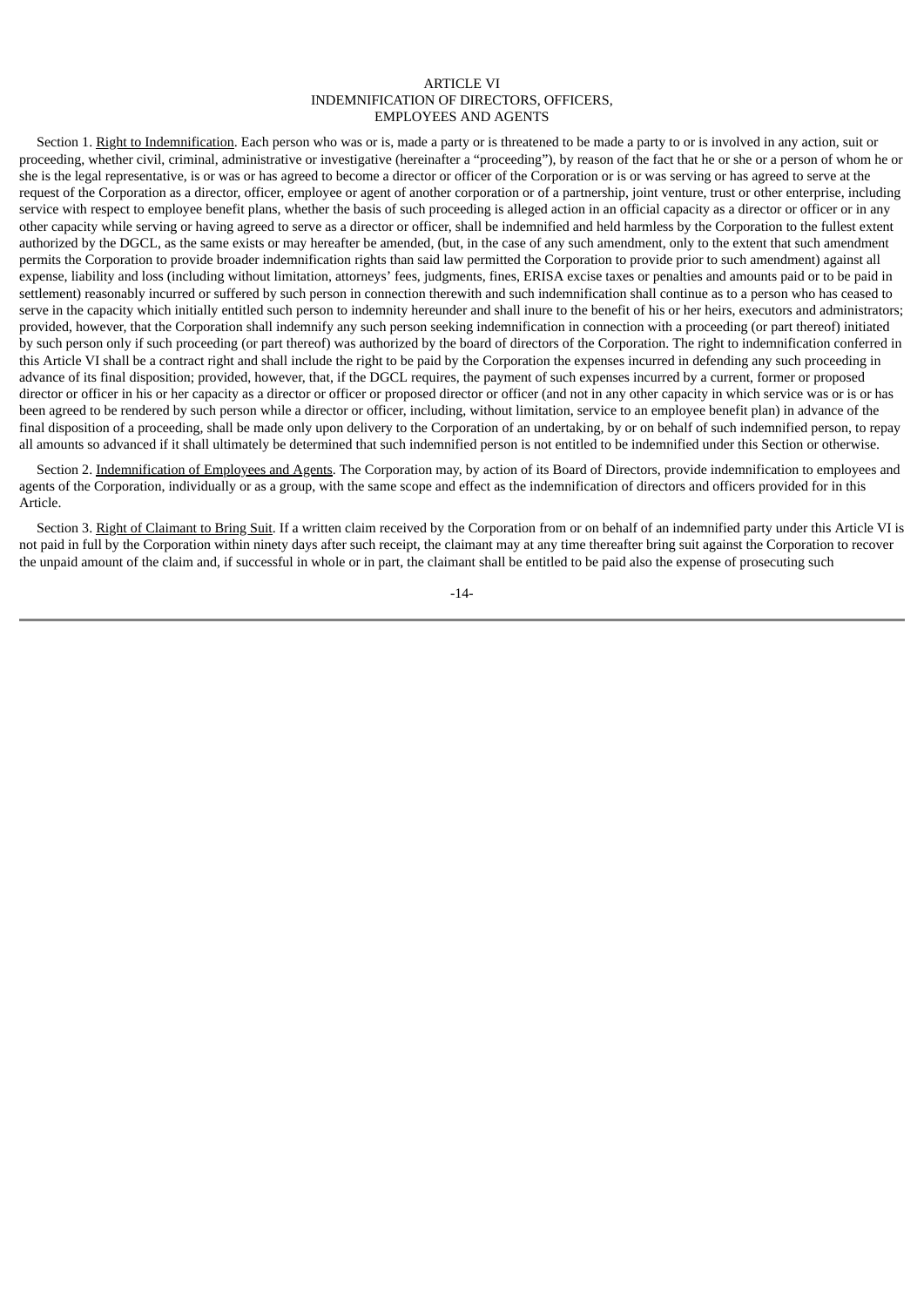claim. It shall be a defense to any such action (other than an action brought to enforce a claim for expenses incurred in defending any proceeding in advance of its final disposition where the required undertaking, if any is required, has been tendered to the Corporation) that the claimant has not met the standards of conduct which make it permissible under the DGCL for the Corporation to indemnify the claimant for the amount claimed, but the burden of proving such defense shall be on the Corporation. Neither the failure of the Corporation (including its Board of Directors, independent legal counsel, or its stockholders) to have made a determination prior to the commencement of such action that indemnification of the claimant is proper in the circumstances because he or she has met the applicable standard of conduct set forth in the DGCL, nor an actual determination by the Corporation (including its Board of Directors, independent legal counsel, or its stockholders) that the claimant has not met such applicable standard of conduct, shall be a defense to the action or create a presumption that the claimant has not met the applicable standard of conduct.

Section 4. Nonexclusivity of Rights. The right to indemnification and the advancement and payment of expenses conferred in this Article VI shall not be exclusive of any other right which any person may have or hereafter acquire under any law (common or statutory), provision of the Certificate of Incorporation of the Corporation, bylaw, agreement, vote of stockholders or disinterested directors or otherwise.

Section 5. Insurance. The Corporation may maintain insurance, at its expense, to protect itself and any person who is or was serving as a director, officer, employee or agent of the Corporation or is or was serving at the request of the Corporation as a director, officer, employee or agent of another corporation, partnership, joint venture, trust or other enterprise against any expense, liability or loss, whether or not the Corporation would have the power to indemnify such person against such expense, liability or loss under the DGCL.

Section 6. Savings Clause. If this Article VI or any portion hereof shall be invalidated on any ground by any court of competent jurisdiction, then the Corporation shall nevertheless indemnify and hold harmless each director and officer of the Corporation, as to costs, charges and expenses (including attorneys' fees), judgments, fines, and amounts paid in settlement with respect to any action, suit or proceeding, whether civil, criminal, administrative or investigative to the full extent permitted by any applicable portion of this Article VI that shall not have been invalidated and to the fullest extent permitted by applicable law.

Section 7. Definitions. For purposes of this Article, reference to the "Corporation" shall include, in addition to the Corporation, any constituent corporation (including any constituent of a constituent) absorbed in a consolidation or merger prior to (or, in the case of an entity specifically designated in a resolution of the Board of Directors, after) the adoption hereof and which, if its separate existence had continued, would have had the power and authority to indemnify its directors, officers and employees or agents, so that any person who is or was a director, officer, employee or agent of such constituent corporation, or is or was serving at the request of such constituent corporation as a director, officer, employee or agent of another corporation, partnership, joint venture, trust or other enterprise, shall stand in the same position under the provisions of this Article with respect to the resulting or surviving corporation as he would have with respect to such constituent corporation if its separate existence had continued.

> ARTICLE VII CAPITAL STOCK

> > -15-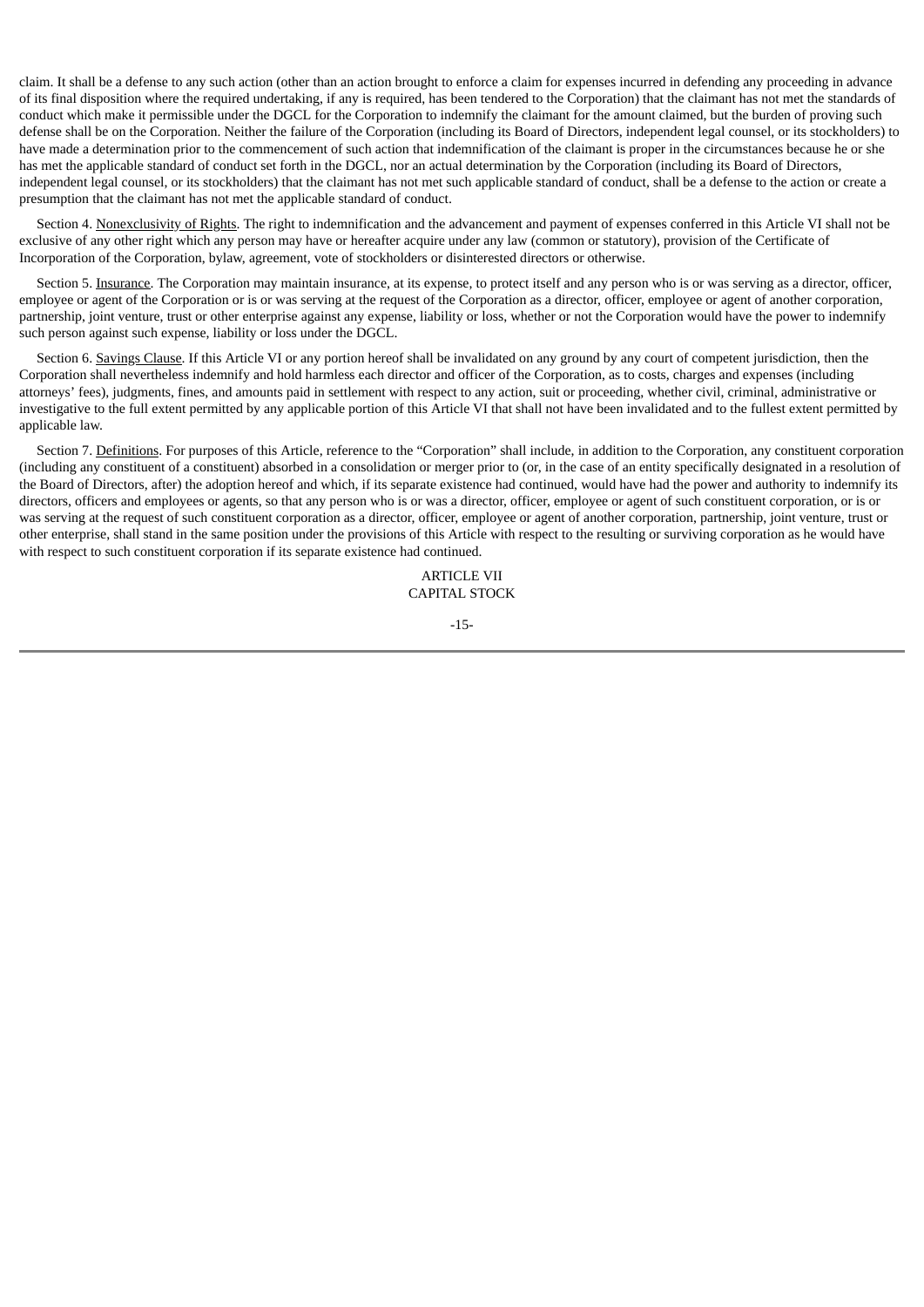## Section 1. Certificates of Stock.

(a) The shares of the capital stock of the Corporation may be certificated or uncertificated, as provided under Delaware law, and shall be entered in the books of the Corporation and registered as they are issued. Any certificates representing shares of stock shall be in such form, not inconsistent with that required by law and the Certificate of Incorporation, as shall be approved by the Board of Directors, setting forth the number and class of shares of the stock of the Corporation owned by the stockholder. Any certificates issued to any shareholder of the Corporation shall bear the name of the Corporation and state that it is organized under the laws of the State of Delaware, the name of the shareholder, and the number of shares (and, if the stock of the Corporation shall be divided into classes or series, the class and series of such shares) represented. Each certificate shall be signed either manually or by facsimile, by (i) the Chairman of the Board (if any), President or a Vice President and (ii) by the Secretary or an Assistant Secretary or the Treasurer or an Assistant Treasurer and shall be sealed with the seal of the Corporation or a facsimile thereof if the Board of Directors shall have provided for such seal. In case any officer, transfer agent or registrar who shall have signed or whose facsimile signature or signatures shall have been placed upon any such certificate or certificates shall have ceased to be such officer, transfer agent or registrar before such certificate is issued by the Corporation, such certificate may nevertheless be issued by the Corporation with the same effect as if such person were such officer, transfer agent or registrar at the date of issue. The stock record books and the blank stock certificate books shall be kept by the Secretary, or at the office of such transfer agent or transfer agents as the Board of Directors may from time to time by resolution determine.

(b) Within a reasonable time after the issuance of uncertificated stock, the Corporation shall send to the registered owner thereof a written notice that shall set forth the name of the Corporation, that the Corporation is organized under the laws of the State of Delaware, the name of the stockholder, and the number of shares (and, if the stock of the Corporation shall be divided into classes or series, the class and series of such shares) represented, and any restrictions on the transfer or registration of such shares of stock imposed by the Corporation's Certificate of Incorporation, these Bylaws, any agreement among stockholders or any agreement between stockholders and the Corporation.

#### Section 2. Transfer of Stock.

(a) Upon surrender to the Corporation or the transfer agent of the Corporation of a certificate for shares duly endorsed or accompanied by proper evidence of succession, assignation, or authority to transfer, it shall be the duty of the Corporation to issue a new certificate or evidence of the issuance of uncertificated shares to the stockholder entitled thereto, cancel the old certificate and record the transaction upon the Corporation's books. Upon the surrender of any certificate for transfer of stock, such certificate shall at once be conspicuously marked on its face "Cancelled" and filed with the permanent records of the Corporation.

(b) Upon receipt of proper transfer instructions from the registered owner of uncertificated shares, such uncertificated shares shall be cancelled, issuance of new equivalent uncertificated shares or certificated shares shall be made to the stockholder entitled thereto and the transaction shall be recorded upon the books of the Corporation. If the Corporation has a

-16-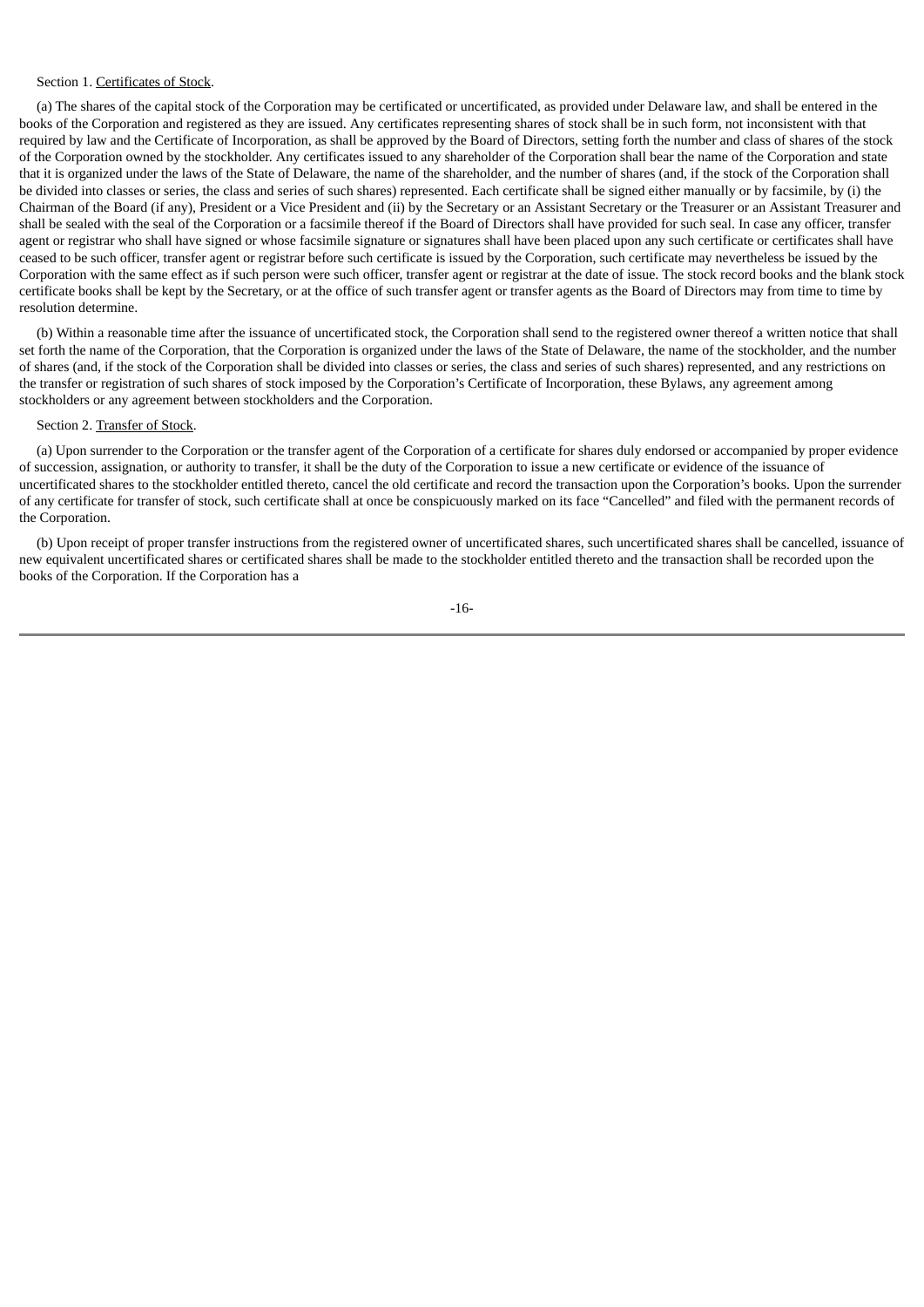transfer agent or registrar acting on its behalf, the signature of any officer or representative thereof may be in facsimile.

(c) The Board of Directors may appoint a transfer agent and one or more co-transfer agents and registrar and one or more co-registrars and may make or authorize such agent to make all such rules and regulations deemed expedient concerning the issue, transfer and registration of shares of stock.

Section 3. Ownership of Stock. The Corporation shall be entitled to treat the holder of record of any share or shares of capital stock of the Corporation as the holder in fact thereof and, accordingly, shall not be bound to recognize any equitable or other claim to or interest in such share or shares on the part of any other person, whether or not it shall have express or other notice thereof, except as otherwise provided by the laws of the State of Delaware.

Section 4. Regulations Regarding Stock. The Board of Directors shall have the power and authority to make all such rules and regulations as they may deem expedient concerning the issue, transfer and registration or the replacement of (i) certificates for shares and (ii) uncertificated shares of capital stock of the Corporation.

Section 5. Lost or Destroyed Certificates. The Board of Directors may determine the conditions upon which a new certificate of stock or an uncertificated share may be issued in place of a certificate which is alleged to have been lost, stolen or destroyed; and may, in their discretion, require the owner of such certificate or his legal representative to give bond, with sufficient surety, to indemnify the Corporation and each transfer agent and registrar against any and all losses or claims that may arise by reason of the issue of (i) a new certificate or (ii) an uncertificated share in the place of the certificate so lost, stolen or destroyed.

# ARTICLE VIII

# MISCELLANEOUS PROVISIONS

Section 1. Fiscal Year. The fiscal year of the Corporation shall be such as established from time to time by the Board of Directors.

Section 2. Corporate Seal. The Board of Directors may provide a suitable seal, containing the name of the Corporation. The Secretary shall have charge of the seal (if any). If and when so directed by the Board of Directors or a committee thereof, duplicates of the seal may be kept and used by the Treasurer or by the Assistant Secretary or Assistant Treasurer.

# Section 3. Notice and Waiver of Notice.

(a) Whenever any notice is required to be given by law, the Certificate of Incorporation or under the provisions of these bylaws, said notice shall be deemed to be sufficient if given (i) by telegraphic, cable or wireless transmission or (ii) by deposit of the same in a post office box in a sealed prepaid wrapper addressed to the person entitled thereto at his post office address, as it appears on the records of the Corporation, and such notice shall be deemed to have been given on the day of such transmission or mailing, as the case may be.

(b) Whenever notice is required to be given by law, the Certificate of Incorporation or under any of the provisions of these bylaws, a written waiver thereof, signed by the person entitled to notice, whether before or after the time stated therein, shall be deemed equivalent to

$$
-17-
$$